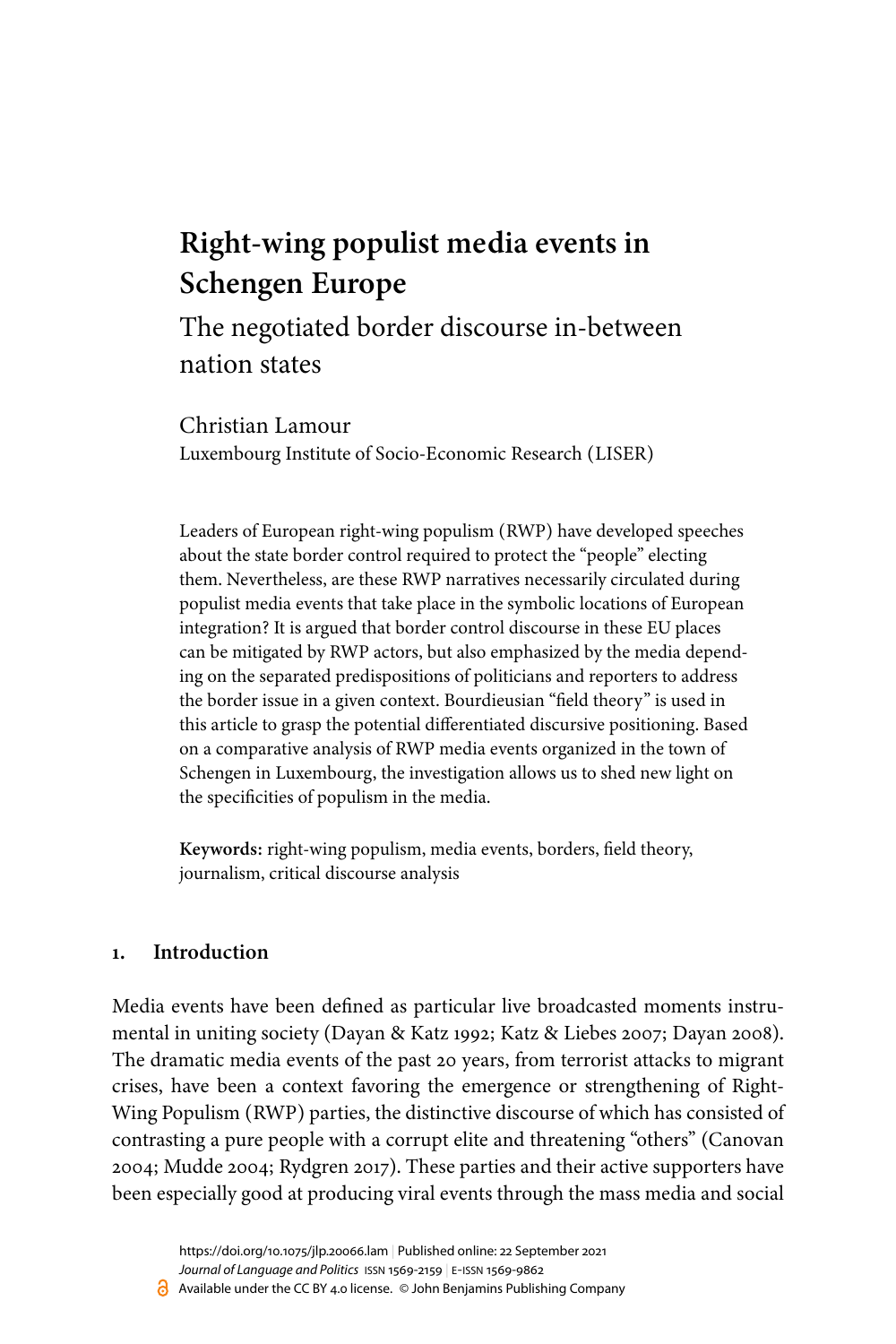media. These circulated events do not have the power of unification of a live, tragic terrorist attack, but to paraphrase [Billig \(1995\)](#page-18-2), their insidious repetition in a routinized media agenda can be viewed as strategic disruptive elements of a broader "banal populism": a series of sensationalist narratives/attitudes helping to keep alive and visible their antagonistic dimension in a less agitated public sphere. RWP media events can be defined as transgressing "popular media events" [\(Hepp](#page-19-2) [& Couldry 2010,](#page-19-2) 8) produced to attract the attention of a community of viewers on a regular basis.

Populist parties and leaders at the core of media events, as well as the mass media circulating them, diffuse a representation of geographical space. These representations are linked to what can be termed a "MediaSpace," meaning "the kinds of space created by media and the effects that existing spatial arrangements have on media forms as they materialize in everyday life" [\(Couldry & MacArthy 2004,](#page-18-3) 2). By "spatial arrangements," we refer to all the structural and contextual settings associated with material and ideational space. These settings determine both the selection and the framing of information, such as for instance the territory from which populist representatives built up their political legitimacy and where their "people" are located, as well as the relevance of this territorial entity for a readership/audience targeted by the media and embedded in a given territory ([Lamour](#page-20-1) [2021a\)](#page-20-1). As the existence of most media is determined by its effective circulation among a public contained within nation states, the state border is a major physical and symbolic boundary determining the type of space represented by the media. In parallel, as populist parties, leaders, and followers are also contained within nation states, they can be keen on using the same state border in their confrontational people vs. others narratives. This is illustrated by the "Build that wall! Build that wall! Build that wall!" leitmotiv chanted by U.S. citizens during the 2016 Trump electoral campaign, to emphasize the needed closure of the U.S.-Mexico border. The state border conceived as a necessary barrier is also circulated by European RWP leaders [\(Lamour 2019a,](#page-19-3) [2021b](#page-20-2); [Lamour & Varga 2020](#page-20-3)). Nevertheless, there has been a lack of investigation into the meaning of state borders during populist media events in the EU, as well as how contextual and structural elements are negotiated both by politicians and reporters to circulate a specific representation of borders during these events.

European RWP leaders have been keen on criticizing a "Borderless Europe." The "Europe of Schengen" is the negatively connoted expression used by them to symbolize the open border policies, promoted by the scapegoated liberal elite controlling the EU against the interests of the people. By comparison, "Fortress Europe" is a key spatial basis of right-wing "meta-populism" [\(de Cleen 2017;](#page-19-4) [Lamour 2020](#page-20-4), [2021b](#page-20-2)) uniting RWP parties beyond state borders; that is, the controlled territory where the coalesced "us" is found – the peoples of Europe. How-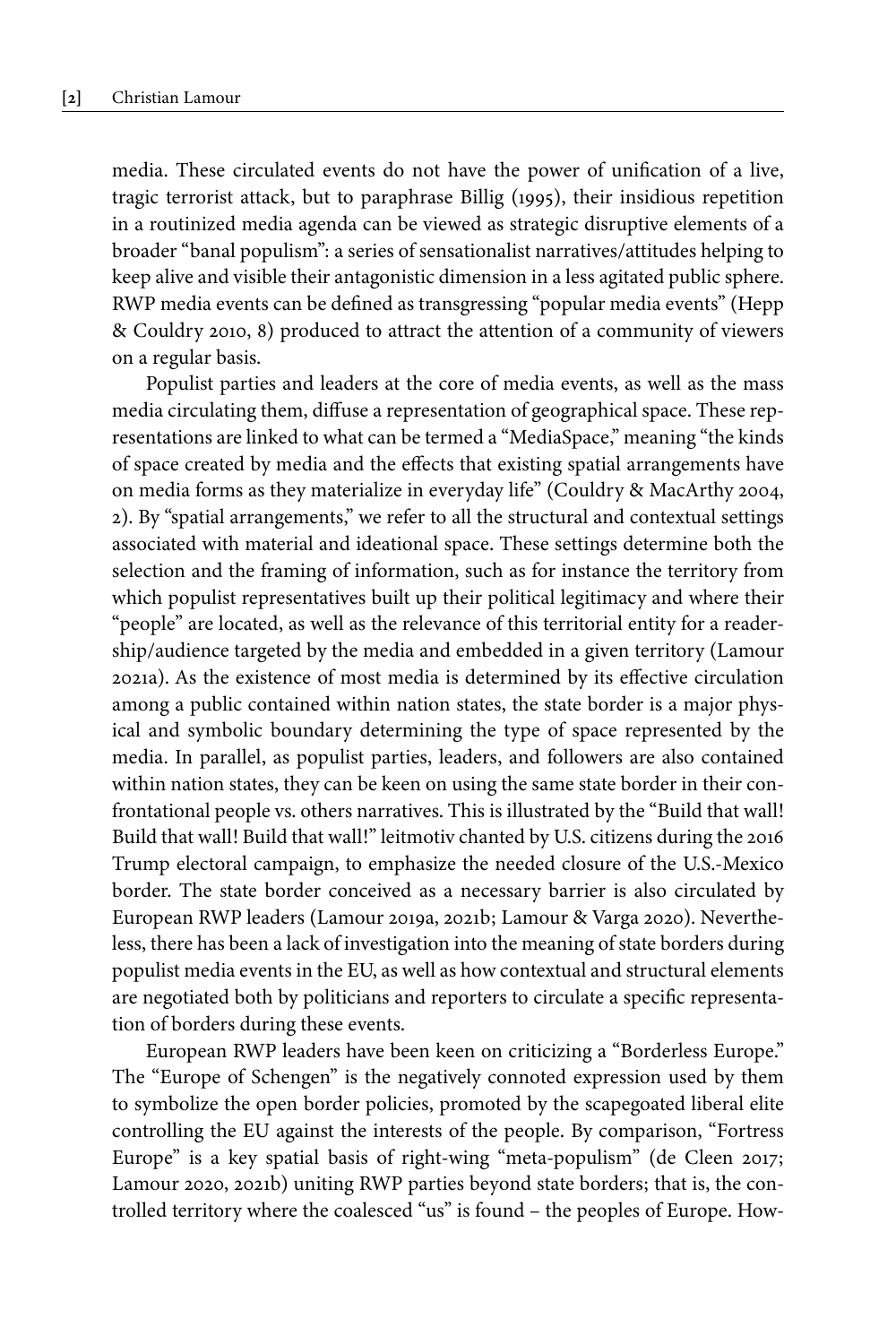ever, what is the exact border discourse circulated by European populist leaders and the media during events organized in the symbolic locations of European integration, such as the town of Schengen in Luxembourg? It is argued that RWP agents and the reporters present at media events in this type of EU location can circulate a multiplicity of border narratives, because discourse is viewed as the product of the negotiation between a constantly changing contextual environment and routinized practices to address a given phenomenon within political and journalistic fields. Following a review of the literature on media events, field theory, and the populist representation of borders, the argument, the methodology, and the case studies are presented. The investigation is developed in three main parts. The first is a comparative analysis of the border discourse circulated in the chosen events by the selected populist leader, while the second is dedicated to the border narratives added by reporters for their audience. The third part comprises an exploration of the structure/agency dynamics within each field that lead to a diversity of spoken or written texts on borders. A concluding discussion addresses what the analysis of media events can bring to the investigation of populism in the media.

# **2. Media events, fields of power, and the border from a right-wing populist perspective**

Media events are live broadcasting moments, which become parts of social life; from coronations to the darkest events such as disasters ([Dayan & Katz 1992](#page-19-0); [Katz](#page-19-1) [& Liebes 2007;](#page-19-1) [Dayan 2008](#page-18-0)). Media events have been approached as inclusive elements of people's life, embedded within particular nations. They can give rise to multiple interpretations; especially across state borders, as the meaning of events can be different depending on nations [\(Couldry & Hepp 2017](#page-18-4)). RWP stakeholders, whose discourse consists of contrasting a corrupt elite with a pure people also threatened by "others" such as migrants ([Canovan 2004;](#page-18-1) [Mudde 2004](#page-20-0); [Rydgren](#page-21-0) [2017\)](#page-21-0), have been especially good at promoting a wide variety of disruptive live events. These RWP media events can be planned and ceremonial. However, there is also the direct production and use of videos on social media associating disruptive representations with the political claims, such as the live streamed videos stigmatizing migrants on the Facebook page of Matteo Salvini, the leader of the Italian *Lega* [\(Kalia et](#page-19-5) al. 2018). Not all RWP audiovisual communications can be considered as a media event. Populist media events are those attracting the mass media and/or produced in the social media with a view to reach a popular public in terms of masses or social classes. Populist media events are a form of "popular media events" ([Hepp & Couldry 2010](#page-19-2), 8); that is, regular audiovisual events set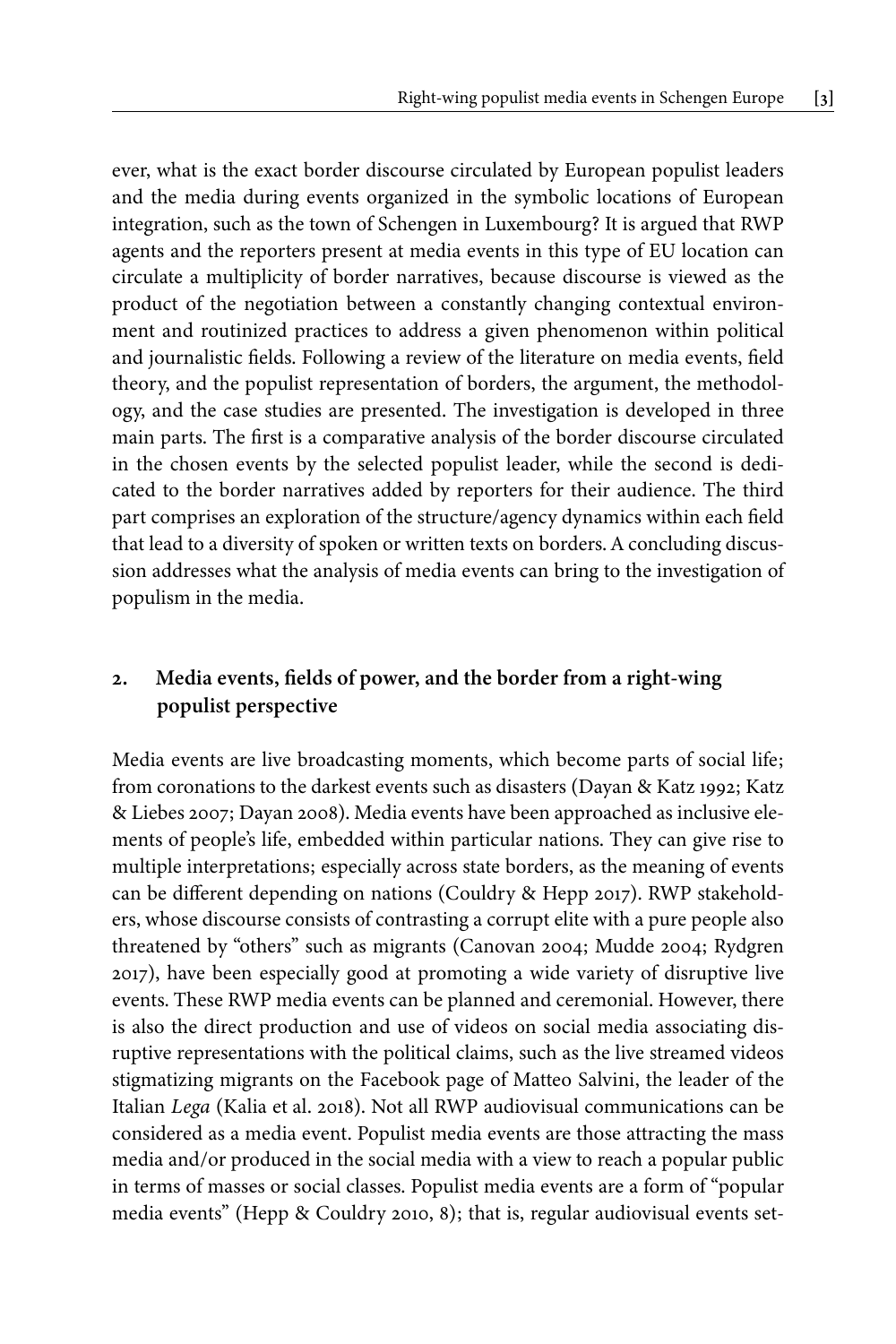ting against each other the pure "people," the corrupt "elite," and the threatening "others" to keep the populist sensationalism and disruption alive.

Disruptive media events, in the same way as consensual ones, put representatives of the journalistic sphere in a difficult position of potential exploitation by the establishment and anti-establishment behind these events ([Katz & Liebes](#page-19-1) [2007,](#page-19-1) 164). Serving the anti-establishment – especially RWP parties that portray themselves as the main force of the political anti-establishment in Europe ([van](#page-21-1) [Spanje 2011](#page-21-1)) – has been viewed respectively as wittingly or unwittingly depending on two attitudes of the mass media [\(Esser et](#page-19-6) al. 2017): direct support (populism *by* the media) or information (populism *through* the media). The public broadcasters and the elite press occupying a dominant position in the journalistic profession, have been viewed as somewhat distant from the "anti-establishment" populist movements whereas the tabloid press and commercial broadcasters have been considered more open to them [\(Lamour 2019a](#page-19-3), [2021b](#page-20-2); [Mazzoleni 2008](#page-20-5); Moffit 2016). This differentiated attitude of the media can be related to Bourdieusian fields of power and tensions ([Lamour 2019b\)](#page-19-7). Political parties and the professional mass media are structured within respective fields, with internal dynamics based on "partial revolutions" ([Bourdieu 1995,](#page-18-5) 74); that is, the entry of newcomers eager to impose new rules, but needing to respect the code of conduct of the field they enter in order to secure their legitimate presence in it. Field theory can be relevant with regard to exploring populist media events, and more precisely the discourse produced by political actors and how this discourse is remobilized by reporters. It enables us to grasp the structure/agency dynamics involving two aspects. First, the stabilized panoply of skills and attitudes used by politicians and journalists when addressing an issue; that is, their *habitus* structured on past socialization ([Bourdieu 1984](#page-18-6), 6). Second, the constantly evolving interactional context of the political discourse production and media representation, requiring both politicians and reporters to select their most appropriate skills and attitudes to this context. From a field theory perspective, political and journalistic agents can be approached as "plural actors" [\(Lahire 2011](#page-19-8), xii), organizing their practices based on a series of various functional, pre-defined, and field-specific templates or genres adapted to a given situation. For example, interviews, political meeting speeches, or representations aimed at the formation of public opinion, but also at the self-presentation of speakers [\(Krzyżanowski 2010](#page-19-9), [2014](#page-19-10); [Wodak](#page-21-2) [2001\)](#page-21-2).

Furthermore, as suggested by Bourdieu, political and journalistic fields are becoming progressively heteronomous, with increasing inclusion of external values that influence the respective structural "rules of the game" [\(Bourdieu 2005\)](#page-18-7). The dominance of external "offer and demand" business values in the journalistic field has become evident with the destabilization of media business models since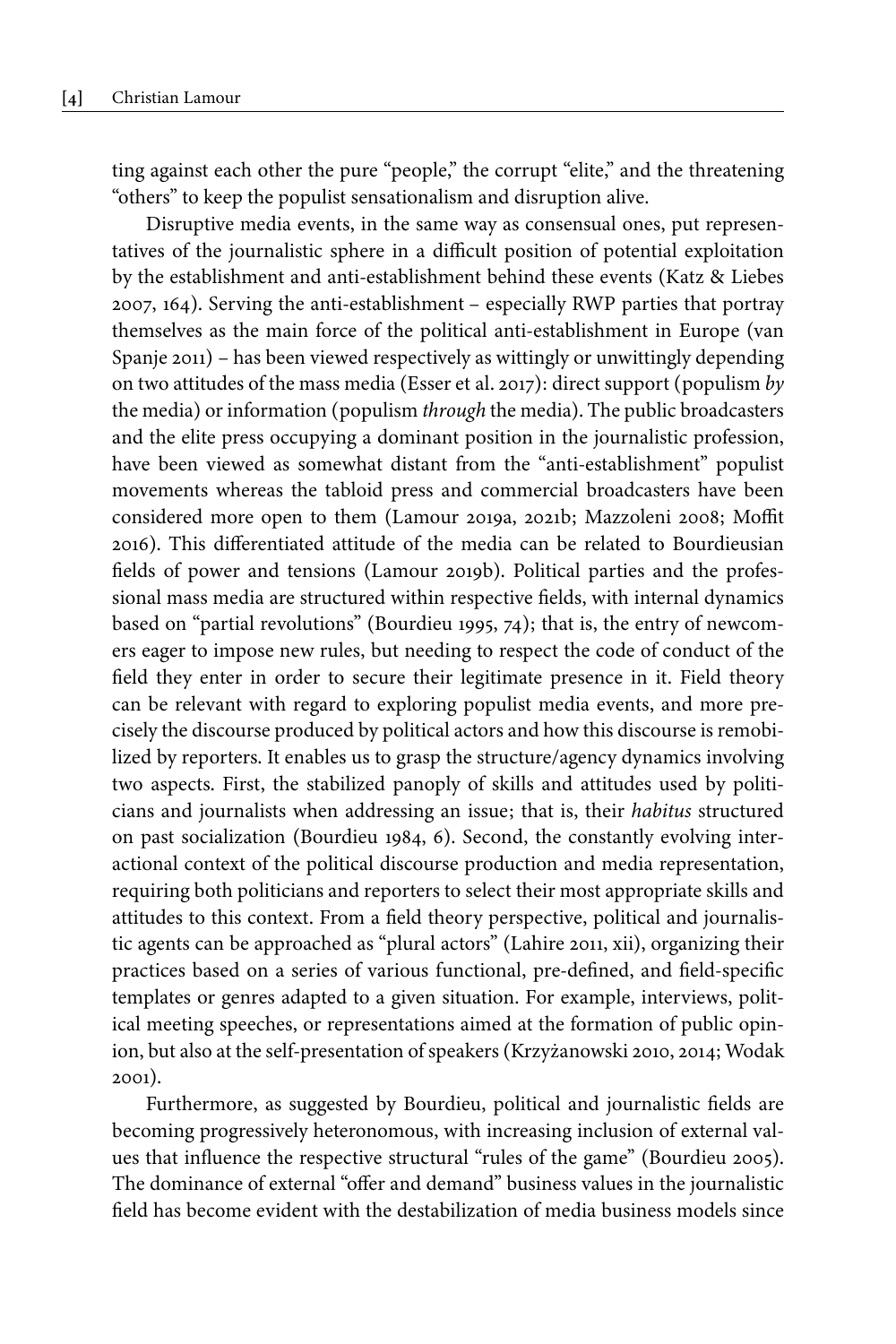the 1980s and the increasing importance given to routinized *infotainment*, sensationalism, and popular news to limit audience loss. These "offer and demand" business values have also affected political actors. Marketed political leaders have been progressively "sold" to an audience based on their appearance, depoliticized persona, and capability to entertain. The populist leaders have an advantage over their opponents in this last domain due to their communication style, which is often based on coarse, uninhibited, popular, personalized, and dramatizing judgment [\(Lamour 2020;](#page-20-4) [Ostiguy 2017](#page-20-6); [Wodak & Krzyżanowski 2017](#page-21-3)). Their presence in the media promises the circulation of sensationalist or shocking narratives, and the expected subsequent expected enlargement of the media audience ([Mazzoleni](#page-20-5) [2008](#page-20-5)). Other values have also been absorbed within the political field. The development of European integration and the building-up of the European parliament have, for instance, favored political interactions crosscutting nation states. This has led to the inclusion in the political field of what can be termed "paradiplomacy" values [\(Keating 1999](#page-19-11), 11); that is, more pacified political interactions, interactions that are more functionally specific and targeted (often opportunistic and experimental) than diplomacy, and that imply politically-driven considerations. In parallel, within states, the heteronomous tendency of the political and journalistic fields can take place with the massive and sudden arrival of newcomers refusing to respect the rules of the game. The *Gilets Jaunes* uprising – which destabilized the French public sphere in late 2018 and early 2019 with an initial support of a majority of French people – exemplifies this phenomenon. It revealed the existence of a heterogeneous group of citizens arguing for social justice, entering public debate outside party politics, and refusing to institutionalize themselves. These citizens were also mobilized through social media and showed mistrust and sometimes violence toward the professional mass media being perceived as part of the establishment ([Kipfer 2019;](#page-19-12) [Lianos 2019](#page-20-7); [Royall 2019\)](#page-20-8).

The European RWP parties and leaders that play the card of political antiestablishment movements, distrusting the mainstream mass media and communicating through social media, take part in the reconfiguration of tensions in the journalistic and political fields. They present themselves as stigmatized parties, representing the people and dominated by the mainstream mass media and political groups representing different heads of the same elite ([Lamour 2021c,](#page-20-9) [2021d\)](#page-20-10). These tensions within fields animated by these populist representatives are expressed notably during media events, while the state borders related to the populist process of inclusion and exclusion ([Wodak 2011](#page-21-4), [2018\)](#page-21-5) can be used to express the tensions within fields. The border is then presented as a physical gate, the openness of which is encouraged by the liberal and mobile political/journalistic elite for its own interests, whereas it should be reinstated as a protective shield for a rooted people threatened by global flows. The border is an integral part of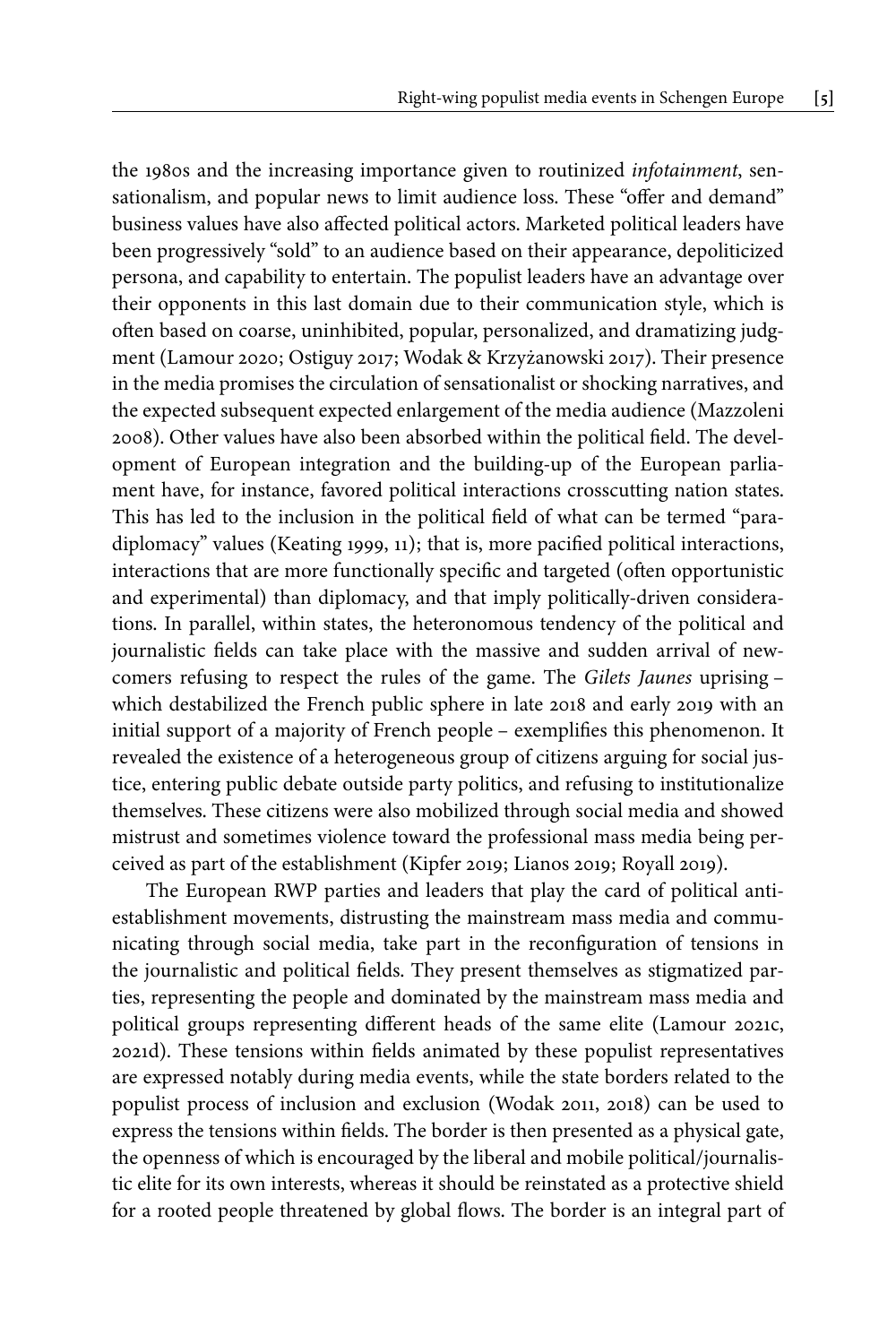the "Somewheres" (us) vs. "Anywheres" (them) discourse, securing the attraction of RWP among large segments of the society that feel threatened by globalization [\(Goodhart 2017](#page-19-13)). The populist discourse mobilizing borders and expressing tensions within fields of power is based on this stabilized people vs. elite opposition, accompanied by the inclusion of "others" to be stopped at the border; meaning migrants. However, the populist discourse can also be somewhat "chameleonic" [\(Taggart 2000\)](#page-21-6), especially concerning: the identity of the people, the elite, and the others; the nature of the threat; and the type of border control to be implemented to prevent this threat ([Biancalana & Mazzoleni 2020](#page-18-8); [Lamour 2020](#page-20-4), [2021b,](#page-20-2) [2021c,](#page-20-9) [2021d\)](#page-20-10).

The narratives associated with state borders during RWP media events express the existence of a "MediaSpace" ([Couldry & MacArthy 2004,](#page-18-3) 2), and more precisely the presence of spatial arrangements affecting agents of the political and journalistic fields present during these media events. These spatial arrangements, which have been little researched, include the territories where politicians secure their elections and where their electorate is embedded, and the territories where reporters have their audience ([Lamour 2021a\)](#page-20-1). The spatial arrangements can be central to explain the border discourse produced by populist representatives and reporters when populist media events take place in a symbolic location associated with European integration. The "Europe of Schengen" is an expression often mentioned in RWP border narratives to symbolize the borderless Europe, threatening the people and powered by an irresponsible and failing elite. However, how can we qualify the border discourse produced by populist leaders and circulated by the media during populist media events in locations symbolizing the European integration such as the town of Schengen in Luxembourg? Do populist leaders emphasize the border control needed to protect the "people" electing them in their home territories while reporters simply reproduce this message?

#### **3. Argument, methodology, and case studies**

It is argued that the populist media event discourse about state borders in European locations such as Schengen can be multi-faceted, because of the structure/ agency dynamics within the fields of politics and journalism leading to differentiated narratives. Populist politicians can use a discourse that mitigates their border control for the good of "their people," while reporters can unwittingly promote the populist border control narratives. This stems from the different *habitus* mobilized in each field to address border issue in a given political, journalistic, and spatial context. Populist stakeholders and reporters are expected to be "plural actors"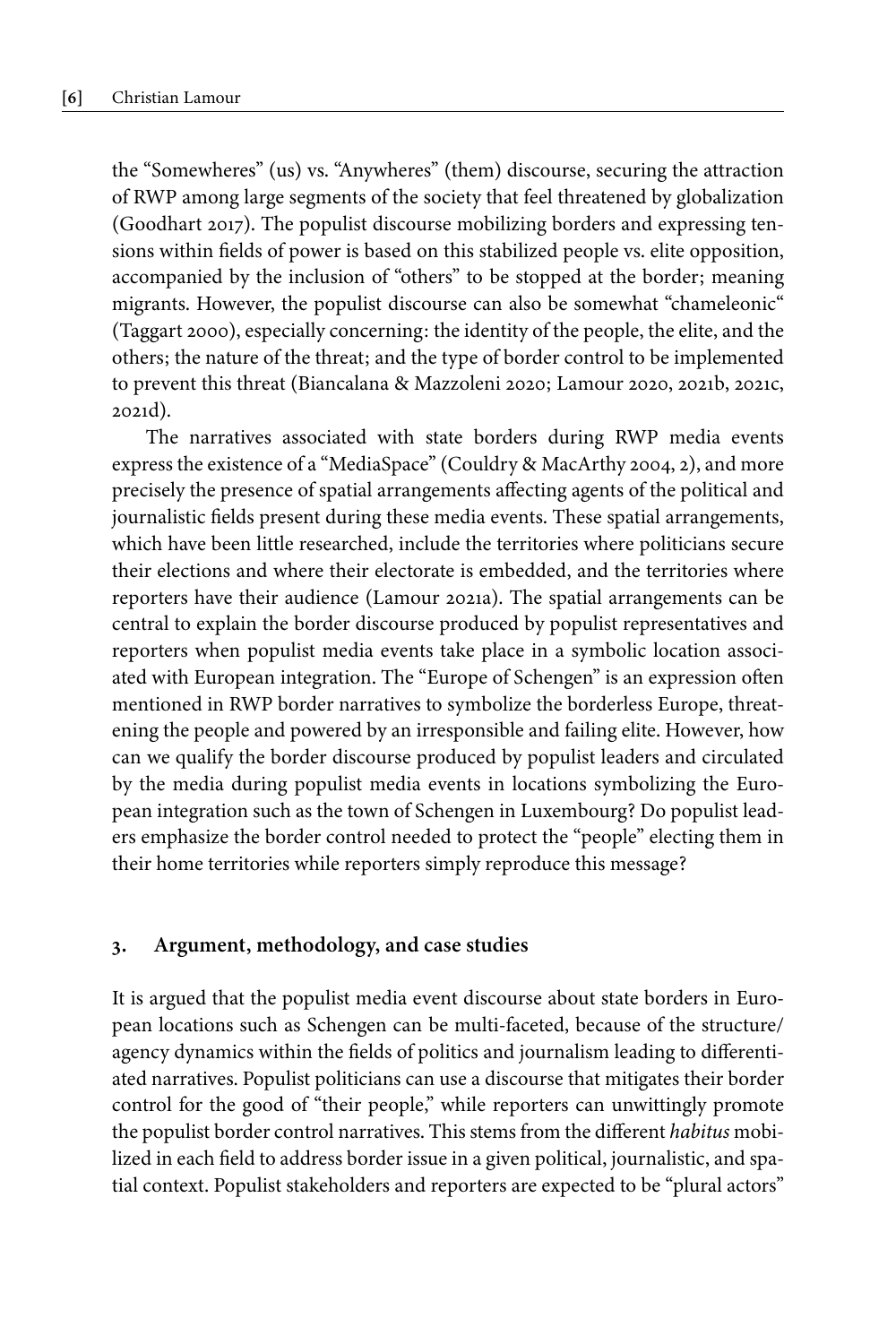[\(Lahire 2011](#page-19-8), xii), representing the border based on the use of ingrained skills and attitudes most appropriate in a given situation.

The methodology in the current article consists of using a Discourse Historical Approach (DHA) in Critical Discourse Analysis to investigate the discourse and visual representations circulated in relation to borders during these media events. DHA is an appropriate approach, because its goal is to examine a discourse based on the systematic use of available background information constitutive of the multiple layers of the discursive production. This production expresses the routinized adaptation of inherited templates or genres ([Krzyżanowski 2010,](#page-19-9) [2014](#page-19-10); [Wodak 2001,](#page-21-2) [2018\)](#page-21-5). DHA can help to deconstruct the sequences of dissimilation (otherness) and assimilation (sameness) structuring the discursive antagonism between "us" and "them" that is inherent to populist-related discourse ([de](#page-19-14) [Cillia et](#page-19-14) al. 2013; [van Dijk 1998](#page-21-7), [2013\)](#page-21-8). The scope of this article is to investigate the antagonistic *nomination, predication, argumentation*, and *perspectivation* [\(Wodak](#page-21-2) [2001,](#page-21-2) [2015](#page-21-9); [Richardson & Wodak 2013\)](#page-20-11) associated with state borders; that is, respectively the definition of groups, their attributes, the justification of attributes, and the positioning of populist leaders in the argumentation concerning issues in relation to state borders. For each selected discourse, the most central dimensions of the discursive strategy are investigated (nomination, predication, argumentation, and perspectivation).

The research is based on a comparison of two media events organized around a RWP politician, Florian Philippot. Philippot was the architect of the relaunch of the French *Front National* in the 2010s ([Chrisafis 2017\)](#page-18-9), notably by softening the communication style of the party, a process also termed as the "Haiderization" [\(Wodak 2015,](#page-21-9) 2) of RWP parties' rhetoric, including more coded antagonistic messages. Philippot came to Schengen on 19 September 2015 to lay a funeral wreath for the Schengen Treaty and cross-border free circulation, during the heated 2015 migrant crisis and a few weeks before the French regional elections. In those elections, he was a *Front National* candidate for the presidency of the Greater Eastern Region "Alsace-Lorraine-Champagne-Ardenne" facing Luxembourg. His second visit took place on 9 May 2019 (the day of Europe), a few weeks before the European election in which he presented himself as the leader of his own party, *Les Patriotes*, officially supported by Nigel Farage (one of the architects of Brexit).<sup>1</sup>

The data used to carry out the research on the political and journalistic narratives are the audiovisual contents circulated by broadcasters and social media during the event, to which we added the content of newspapers articles produced for the occasion. The 2015 event was structured essentially around the substantial presence of the mass media from France and Luxembourg, while the one in

**<sup>1.</sup>** [www.facebook.com/philippot.f/posts/2170605223023679](http://www.facebook.com/philippot.f/posts/2170605223023679)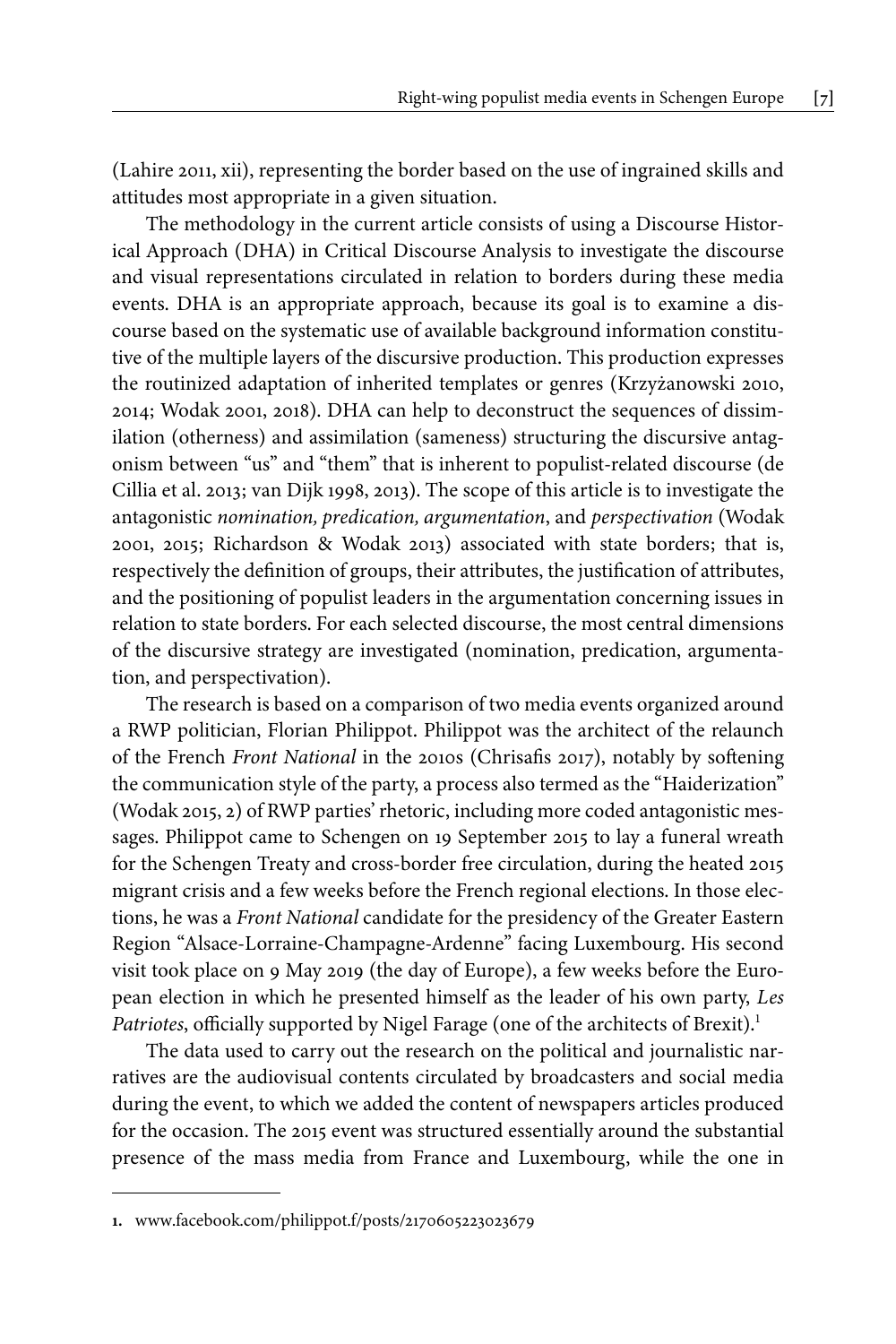2019 was organized almost exclusively around the Facebook page controlled by Philippot. The TV news bulletin and newspapers databases in Luxembourg and in France were searched for the week after both events. We used the keywords "Philippot" and "Schengen" to capture the maximum number of distinctive narratives produced by the French populist leader and reporters in relation to these events. The EDD and Europresse database were used to isolate French media content, while that for Luxembourg was accessible thanks to direct collection of data from the existing three major media companies: RTL, Saint-Paul, and Editpress. All the collected content was analyzed to obtain a synthetic vision of the media events, but the CDA is organized around the most distinctive narratives produced by Philippot and those added by reporters in the original languages (French, German, and Luxembourgish). These narratives help us to grasp the border discourse circulated in each context. The analysis also takes into consideration parallel visual or verbal messages associated with borders and produced on the site by the selected populist party and its representatives.

# **4. Populist media events in Schengen Europe: Approaching the border discourse with Bourdieu and DHA**

The messages delivered by Philippot during the two events were multi-faceted and do not exactly correspond to the most obvious one associated with RWP: that of the border conceived as a protective barrier for people inscribed in the specific nation state or regional "container" where the electoral legitimacy of populist parties is based. The mass media were indirectly more involved than Philippot himself in the promotion of this standardized vision, which could attract his electorate. Following an investigation of the narratives circulated by Philippot and journalists, research is developed on the structure/agency dynamics within the fields of politics and journalism explaining this discursive diversity.

## **4.1** Philippot in Schengen: Claiming protective borders for the French people?

The event that took place in 2015 shows a structural dissociation between the live discourse of Philippot on borders, the fixed slogan of the *Front National* circulated on the spot, and the singing of the French national anthem, *La Marseillaise*. Philippot and the other activists of the *Front National* singing the anthem took place at the border between France and Luxembourg, and more precisely at the edge of the border town of Schengen. The staged and filmed collective singing expressed the symbolic state closure between France and Luxembourg.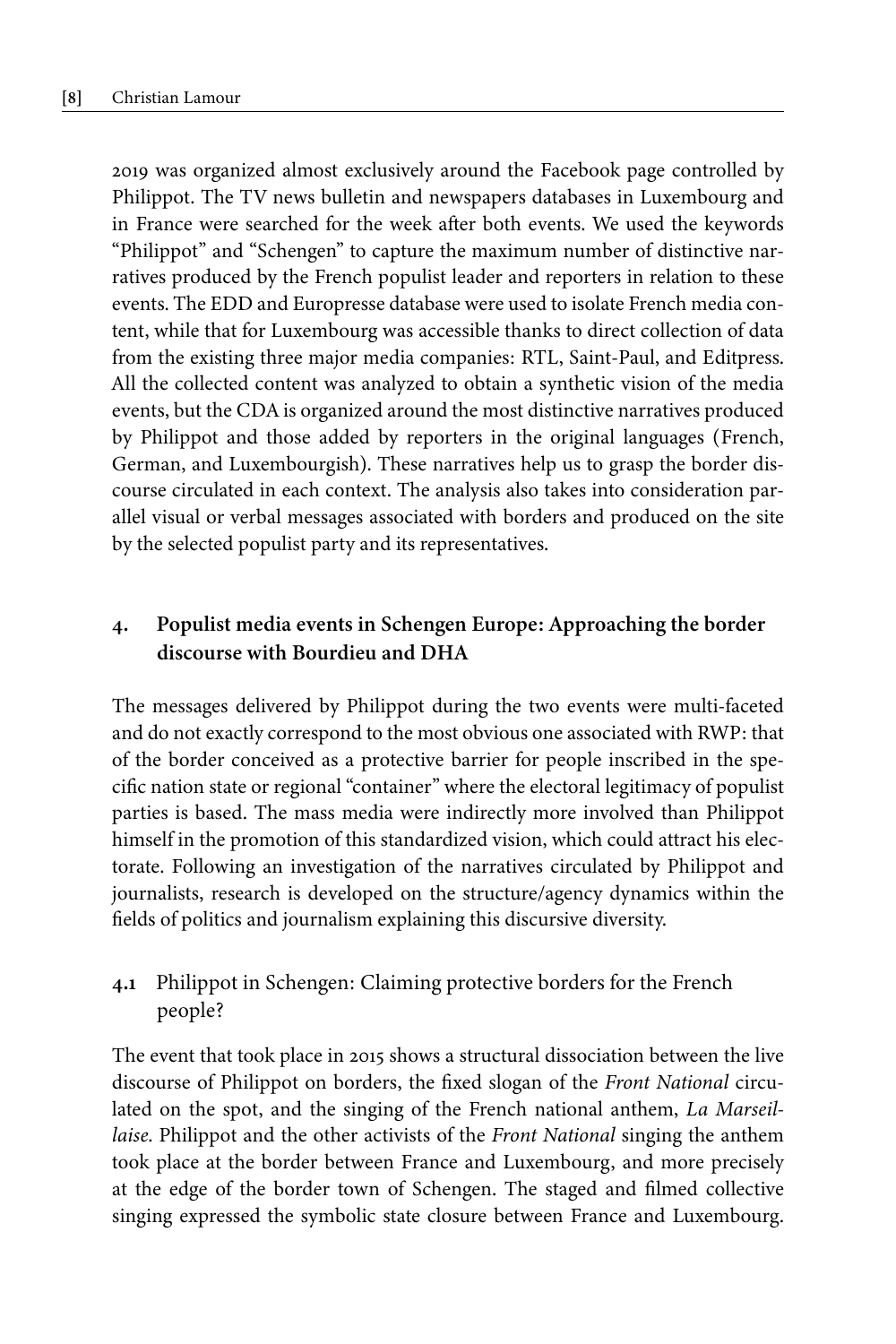However, this event was not necessarily in the style of Philippot. He was halfsmiling, lowering his head and then raising his eyes toward the sky, seemingly as an embarrassed spectator rather than a truly mobilized participant. This contrasted with the other members of the *Front National* near him (including the MEP, Dominique Bilde) who sang vehemently as if they were at a popular sporting event. <sup>2</sup> On the same spot, a poster clearly about the French border control – which was probably approved by Philippot as the communications strategist of the party – was presented. It is a French-focused representation bearing the second most important national emblem of France after *La Marseillaise*: the three colored French flag, on which two feet wearing sneakers are walking, while pairs of legs we can guess as belonging to male migrants are represented behind the feet, not respecting the French national flag. <sup>3</sup> The represented limbs can be assimilated to the ones of (male) migrants, as the main slogan of the placard is "To stop the massive immigration!" while the second heading says "Enough of Schengen!" This poster portrayed the idea that male migrants arriving on French ground did not respect France. It was time to stop them at a protective French border by getting rid of the Schengen Treaty. However, the narratives of Philippot in Schengen on 19 September 2015, considered the most central ones by the mass media, were different in many ways.

First, his 2015 *perspectivation* – his direct involvement in favor of rebordering – consisted of going to Schengen to lay a wreath "to the memory of free circulation" and to "celebrate the return of national borders within the EU" ([Piatkowski](#page-19-15) [2015](#page-19-15), 4), not to organize a march in Luxembourg to react against the disrespectful male migrants invading France. Second, the speeches given during his interviews to the TV stations present locally (*RTL Lëtzebuerg, France 3, BFMTV*) help to reveal the chameleonic nature of populist discourse. In the first speech selected by *France* 3, the closure of the French border (and borders in general) was not made an issue. The *predication* associated with the out-group of migrants that would justify the control of the border was not negative. They were not portrayed as a disrespectful crowd marching toward France, requiring the closure of the French border, but a neutral community: "the migrants." The main *argumentation* was not organized around the legitimate physical or cultural threat to French people posed by disrespectful migrants, but based on the relatively low-key issue of mobilizing the radical right electorate, the "*topos* of economics" [\(Wodak 2015,](#page-21-9) 53): "We are lacking means to welcome migrants," "Taxpayers don't have to pay for

**<sup>2.</sup>** [https://france3-regions.francetvinfo.fr/grand-est/regionales-2015-florian-philippot-depose](https://france3-regions.francetvinfo.fr/grand-est/regionales-2015-florian-philippot-depose-une-gerbe-schengen-811037.html)[une-gerbe-schengen-811037.html](https://france3-regions.francetvinfo.fr/grand-est/regionales-2015-florian-philippot-depose-une-gerbe-schengen-811037.html) (video – start of the singing of *La Marseillaise* : 1.10 min.)

**<sup>3.</sup>** [https://france3-regions.francetvinfo.fr/grand-est/regionales-2015-florian-philippot-depose](https://france3-regions.francetvinfo.fr/grand-est/regionales-2015-florian-philippot-depose-une-gerbe-schengen-811037.html)[une-gerbe-schengen-811037.html](https://france3-regions.francetvinfo.fr/grand-est/regionales-2015-florian-philippot-depose-une-gerbe-schengen-811037.html)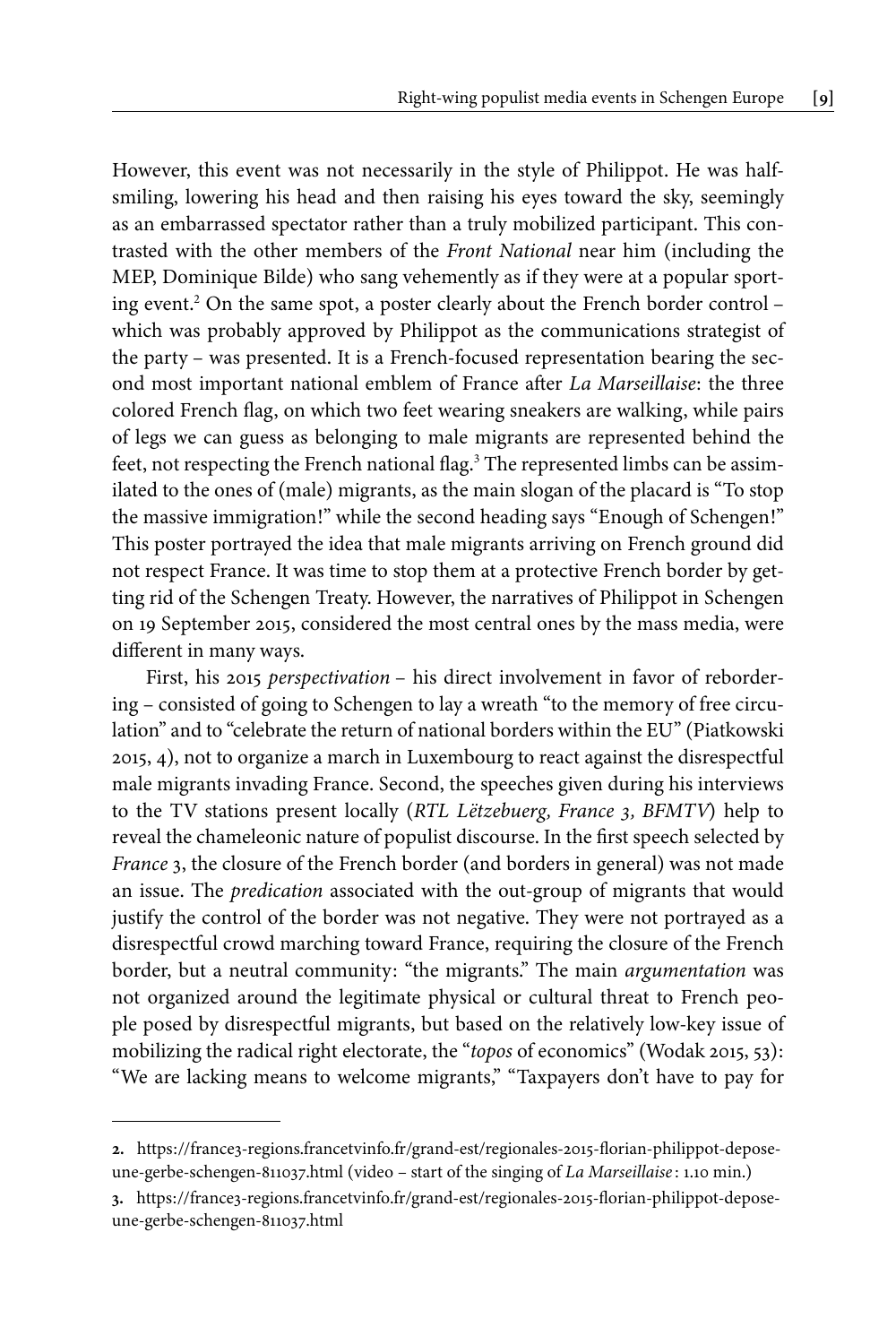this major immigration." The argumentation was organized around two opposite groups, not separated by the French state border. An irresponsible group, indicated by the French indefinite third person pronoun "*On*," helping migrants to take risks crossing the Mediterranean sea and welcoming them in different locations in Europe, versus another indefinite "*On*," who could not afford to accommodate these migrants. There was no clear promotion of French rebordering within the EU, but a desire to protect taxpayers in general and to reinforce an external fortress Europe – which is sometimes viewed as one of the purposes of the EU with the constantly reinforced Frontex agency. <sup>4</sup> The discourse of Philippot circulated by the Luxembourg TV news bulletin on *RTL Letzebuerg* was very different in terms of argumentation. The blocking of the "French" border was never mentioned by Philippot, who indicated "borders" as necessary "filters" to stop illegal migrants and a series of cross-border criminal flows anyone could agree with, such as the trafficking of guns. He used the example of border control in Germany and in Austria in the then migrant crisis, but not in France where the socialist government of François Hollande had already put in place the policy of border control since June 2015 at the Italian border. Philippot was promoting a broader European system of partial rebordering to justify the ending of the Schengen Agreement. <sup>5</sup> The message delivered on *BFMTV* was partly inaudible due to the presence of the pro-Schengen crowd, but a confused Philippot said about his opponents that "they celebrate the end of borders with us," when he had come to celebrate the end of the free cross-border circulation in Europe. <sup>6</sup> The discourse of Philippot mentioned in the French and Luxembourg press in relation to the 2015 media event was relatively limited, except in a few French newspapers: on one side, the dominant newspaper in the French Lorraine (*Le Républicain Lorrain*) and on the other side, three dominant right-wing French national elite media outlets with the same journalistic source (the daily *Le Figaro* and the weekly *Le Point* and *L'Express*). In all these French newspapers, Philippot does not mention the issue of the "French," border control and the protection of French people. Furthermore, there is continuity between the narratives given to the French regional TV (*France 3*) and the regional press (*Le Républicain Lorain*) on the "*topos* of economics" [\(Wodak 2015,](#page-21-9) 53).

The two speeches produced by Philippot in 2019 place another focus on the border. The first, given in a YouTube video, centered on the issue of border con-

**<sup>4.</sup>** [https://france3-regions.francetvinfo.fr/grand-est/regionales-2015-florian-philippot-depose](https://france3-regions.francetvinfo.fr/grand-est/regionales-2015-florian-philippot-depose-une-gerbe-schengen-811037.html)[une-gerbe-schengen-811037.html](https://france3-regions.francetvinfo.fr/grand-est/regionales-2015-florian-philippot-depose-une-gerbe-schengen-811037.html) (video – discourse starts at 1.32 min.)

**<sup>5.</sup>** [www.rtl.lu/news/national/archiv/711362.html](http://www.rtl.lu/news/national/archiv/711362.html) (video – discourse starts at 2.22 min.)

**<sup>6.</sup>** [www.bfmtv.com/mediaplayer/video/florian-philippot-l-ambitieux-651101.html](http://www.bfmtv.com/mediaplayer/video/florian-philippot-l-ambitieux-651101.html) (video – discourse starts at 1.04 min.)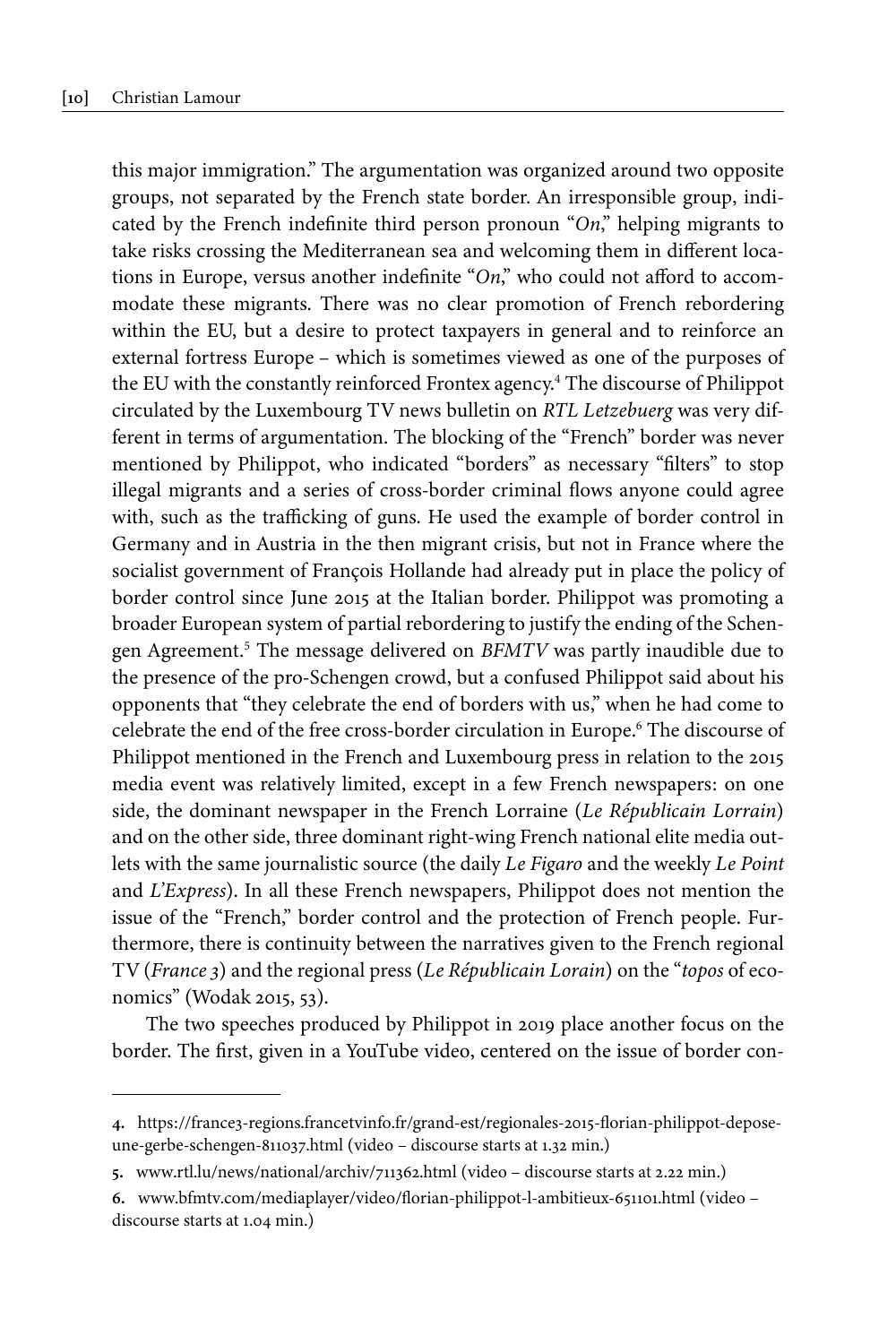trol and extra-European migration. It was similar to that in 2015, and again without a clear focus on France. For Philippot, border control was mainly needed to save the life of migrants who were incited to come to Europe due to open borders. Schengen, as stated by Philippot, was "the cradle of Europe without borders [that] has become the coffins for many"; obviously the migrants. It was no longer the "topos of economics" that justified border control in Europe, but above all a humanitarian-style *argumentation* to which he also added the presence of terrorist risks and criminal trafficking, but only as secondary elements in the concluding remarks.<sup>7</sup> The second speech, disseminated in a video posted on Facebook by Philippot, centered around an issue leading to intense cross-border flows between France and Luxembourg: the price of petrol being far lower in the Grand Duchy. The issue in this video, taken near a petrol station in Schengen, was not about reinstating a closed border between France and Luxembourg to prevent the disappearance of an in-group of French petrol stations in Lorraine suffering because of the concurrence of an out-group of Luxembourg petrol stations offering cheaper fuel. It was about showing that once in power, the party of Philippot – *Les Patriotes* – would cut taxes on French fuel to make it as cheap as in Luxembourg. 8 No state bordering was proposed by Philippot. The architect of the rebirth of the *Front National* in France in the 2010s was never eager to present directly the border as a shield for "French" people who secure his election. The mass media circulating the 2015 events were actually more involved in diffusing a state national tension around the French border, which could unify his electorate.

# **4.2** The mass media unwittingly serve the populist "anti-establishment": The border as a closed and nationalized line of tension

In 2015, the event was centered on Philippot coming to Schengen to lay a wreath "to the memory of free circulation." It was a populist and ironic appropriation of one of the major forms of media events: public funerals [\(Dayan & Katz 1992\)](#page-19-0). This sensational aspect could not but attract the mass media, which could be given to wittingly or unwittingly serve the forces of the populist self-defined antiestablishment in the same way as those of the establishment [\(Katz & Liebes 2007;](#page-19-1) [Mazzoleni 2008\)](#page-20-5). In total, this event was presented by at least 25 French and Luxembourg mass media outlets including three major TV news channels, most of the newspapers circulated in Luxembourg (online and print),<sup>9</sup> and also in many

**<sup>7.</sup>** [www.youtube.com/watch?v=P5G5MtzhcwY&feature=youtu.be](http://www.youtube.com/watch?v=P5G5MtzhcwY&feature=youtu.be)

**<sup>8.</sup>** [www.facebook.com/philippot.f/videos/479151139551225/](http://www.facebook.com/philippot.f/videos/479151139551225/)

**<sup>9.</sup>** Luxemburger Wort, Tageblatt, L'essentiel, Le Quotidien, Lëtzebuerg Journal, and Le Jeudi.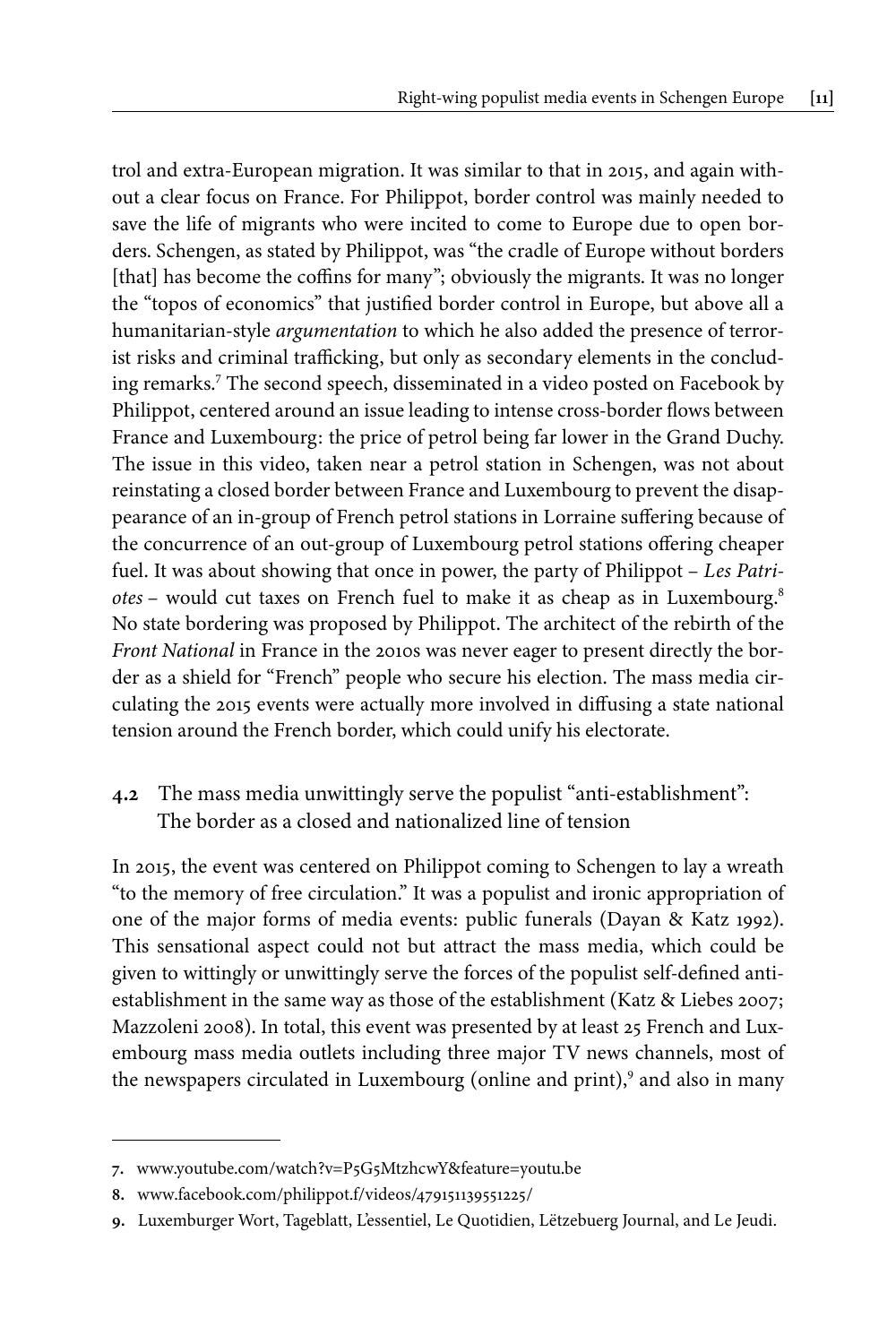French regional and national dailies and weekly information magazines.<sup>10</sup> A total audience of more than 10 million people (half a million in the Grand Duchy and 9.5 million in France) were reached, without taking into consideration the French 24-hour news channel *BFMTV*, with news repeated all day long that can be watched daily by up to 20 million people. In the long term, it was the photograph of Philippot near the barred sign for the commune of Schengen that became viral in other mass media such as the *BBC* [\(Leggett 2015](#page-20-12)).

None of the French and Luxembourg mass media defended the Philippot's move in Schengen to celebrate the end of free circulation within Europe. They also shared a common ground: an emphasis on the opponents of Philippot and the *Front National*, especially two executive politicians. These are Robert Goebbels, the Luxembourg ex-secretary of state who signed the Schengen Treaty and came to confront Philippot in Schengen, and Jean Asselborn, the foreign affairs minister of the Grand Duchy in post who reacted via a communiqué. Nevertheless, by presenting the event and the clash between pro and anti-Schengen groups, the media unwittingly circulated a vision of the border in line with the RWP narratives. This vision was of a clear physical, cultural, and political line of separation between people characterized by their nationality: a French *Front National* leader opposed to two Luxembourg politicians at or on the border; a French leader and his followers confronted by a "pro-European" militants with sometimes the evocation of German "extremists." This is an example of populist promotion *through* the media and not *by* the media ([Esser et](#page-19-6) al. 2017). The mass media promotes populist antagonism around a state border by reporting the physical and verbal confrontation at the border and by letting opponents of the *Front National* disseminate oppositional ideas to the RWP vision of borders. These ideas did not exactly contradict what Philippot stated on the spot, but contradicted what could attract the electorate of the *Front National*; that is, the need for sealed and protective state borders. As mentioned earlier, the *nomination* of borders by Philippot was structured around the idea of "filters" and not "closure" to stop exclusively "illegal" migration; only for economic reasons and without focusing on French re-bordering. On their part, Philippot's opponents *nominated* what the growing electorate of the *Front National* at the national scale wanted to hear, namely the existence of foreign out-groups (Luxembourgers, Germans, etc.) opposed to the return of the state border "closure" – a closure perceived among the French electorate of the *Front National* as protection. By providing information about the event and the Luxembourg politicians confronting the *Front*

**<sup>10.</sup>** Non-exhaustive list: Le Républicain Lorrain, Vosges Matin, L'Est Eclair, L'Union, L'Ardennais, Nord Littoral, Le Dauphiné Libéré, le Courrier de l'Ouest, le Télégramme, Le Figaro, Le Parisien, 20 Minutes, Le Point, L'Express, and L'Obs.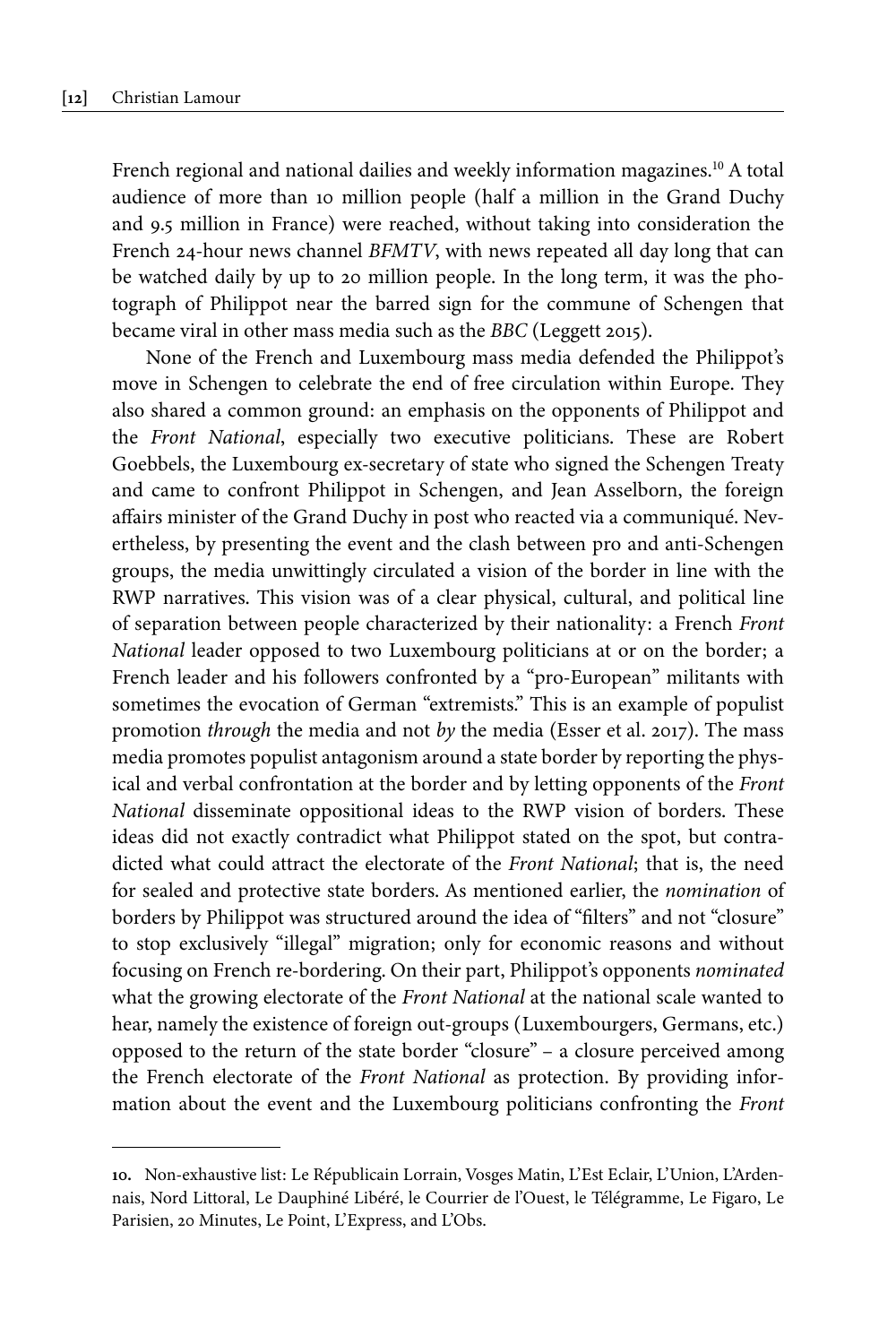*National*, the mass media helped to create the media event around the strategic and quiet Philippot. Nevertheless, why did Philippot never talk in Schengen about borders as a necessary protection for "French" sovereign people to be reinstalled, and why did the mass media indirectly did so in 2015?

## **4.3** A son of the French state nobility in partially revolutionized political fields and the sealed social world of journalists

The discourse of Philippot can only be explained if we consider him as a "plural actor" [\(Lahire 2011,](#page-19-8) xii) producing content about borders based on the selection of his *habitus* and the ingrained skills and attitudes best adapted to address an issue in a given situation. Here, the situation is characterized by specific spatial arrangements orientating the message toward borders. As suggested by the DHA of the Critical Discourse Analysis, it is by including all the available structural and contextual background information that we can grasp the multiple layers of a written or spoken text [\(Krzyżanowski 2010](#page-19-9); [Wodak 2001](#page-21-2), [2018](#page-21-5)). Philippot is a stakeholder in the political field and a source of information in the parallel French and Luxembourg journalistic fields. These fields are located in a specific geographical space, including state borders that can be reproduced, hardened, overcome, or made irrelevant. The evolving speeches of Philippot were more precisely based on the fact of him being a plural actor included in a political field structured by "partial revolution" [\(Bourdieu 1995,](#page-18-5) 74); that is, the arrival of newcomers in a field of tensions requiring Philippot to adapt his discourse to the given situation. Paradoxically, we can state that it was the major structuring internal forces of the French leader that allowed him to produce evolving narratives on borders, and more precisely his *habitus* [\(Bourdieu 1984,](#page-18-6) 6): a series of interactive dispositions inherited from past socialization.

The structuring *habitus* of Philippot is that of the "state nobility" ([Bourdieu,](#page-18-10) [1996:](#page-18-10) xii): the corps of French top civil servants who have been trained in the elitist educative system. The calm Philippot as the man behind the "*Haiderization*" ([Wodak 2015](#page-21-9), 2) of the *Front National* never uses the rhetoric of the "popular man in the street" so strongly associated with populist narratives [\(Ostiguy](#page-20-6) [2017\)](#page-20-6). He followed the *Voie Royale* to join the French meritocratic elite: an educational path through the state-sponsored elitist system (the renowned Parisian secondary school and Eton-like *Lycée Louis Le Grand*, plus the *HEC* and *ENA* academic schools) and a career as a civil servant in the most renown General Inspection of the Administration, notably carrying out audits for the French Home Office. From a Bourdieusian perspective, in all these educational and professional milieus, Florian Philippot developed a system of dispositions and especially a way to express ideas and to interact that denote a conformity with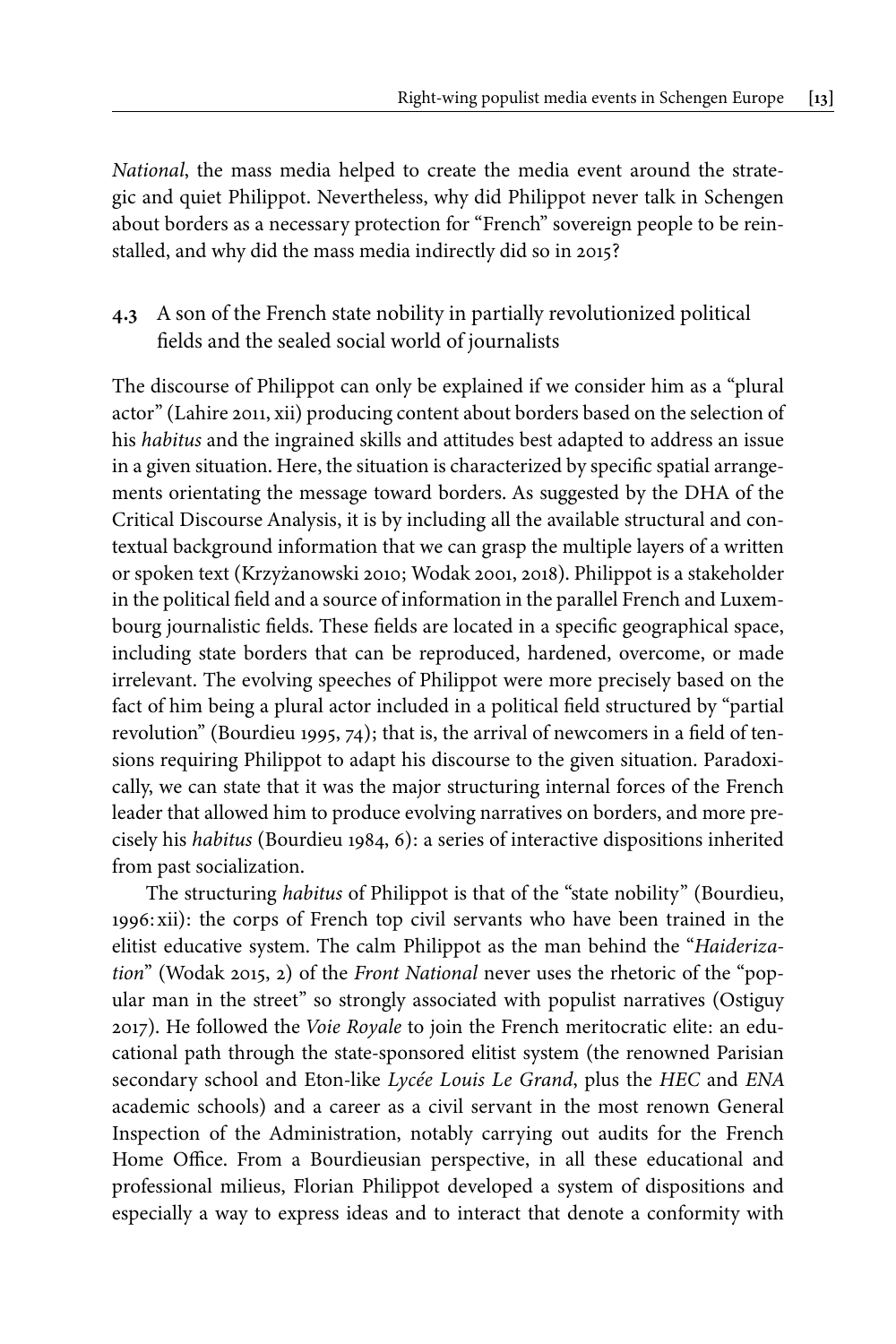the quiet, methodical, flexible, and cool-headed group of *Les énarques* (people trained in the ENA school). *Les énarques* are taught to produce spoken/written texts to overcome tensions in a wide variety of interchangeable situations [\(Bellier](#page-18-11) [1992;](#page-18-11) [Eymeri-Douzans](#page-19-16) 2013).

By going to Schengen in 2015 and in 2019, Philippot used his "state nobility" *habitus* in two different political fields in tension and not located in the same geographical space: a cross-border and momentary "para-diplomatic" ([Keating 1999,](#page-19-11) 11) field in 2015, and an elastic France-bounded one in 2019. In 2015, he went to Schengen as the vice-president of the *Front National*, eager to become the next president of the French region facing Luxembourg. The opportunistic and political dimension of para-diplomacy attracted him to Schengen. His aim was to create an ironic event abroad (the funeral of Schengen Europe) to secure his visibility in a relatively dull French regional election campaign ([Simon 2015\)](#page-21-10). However, he was confronted by the politician Robert Goebbels, who was at home in the Grand Duchy and occupied a comparatively dominant position, as proved by the relative weight of his narratives in both the French and Luxembourg media compared with Philippot. In this tense moment, as a trained specialist in tension reduction, Philippot distributed to the present French and Luxembourg mass media what can be seen as the least state-national and confrontational speech possible for each media outlet inscribed in state-bounded national journalistic fields: multiple and general narratives on the state border. France is diluted in a European space because the para-diplomatic political field he decided to join briefly is European and not French. The ultra-flexible *énarque* Philippot was able to rescale his "France First" discourse at the European level. Furthermore, his "*topos* of economics" in the regional French media to justify or implement migrant border control in Europe was in some ways predictable from the mouth of an *énarque* and top civil servant of the auditing General Inspection of the Administration who planned to become president of a French region setting its budget. By insisting on borders as "filters" to control external and illegal migrants, Philippot actually mentioned what is emphasized in the pro-European Luxembourg Museum of Schengen dedicated to the Treaty of the same name ([Lamour 2019c](#page-20-13)). However, Philippot's appeasing, almost Schengen-like discourse on state borders was actually less important than the nationalized antagonism between French, Luxembourgers, and Germans, which would be represented by the reporters.

The position of reporters following the 2015 ironic "funeral" was also determined by their professional *habitus* to be used in a specific media event: A French populist leader crossing the Luxembourg border to lay a funeral wreath in the European symbolic place of Schengen and even more precisely in the spot where a monument has been built to celebrate the Schengen Treaty. The *habitus* of the reporters is determined by structural spatial arrangements, and they belong to a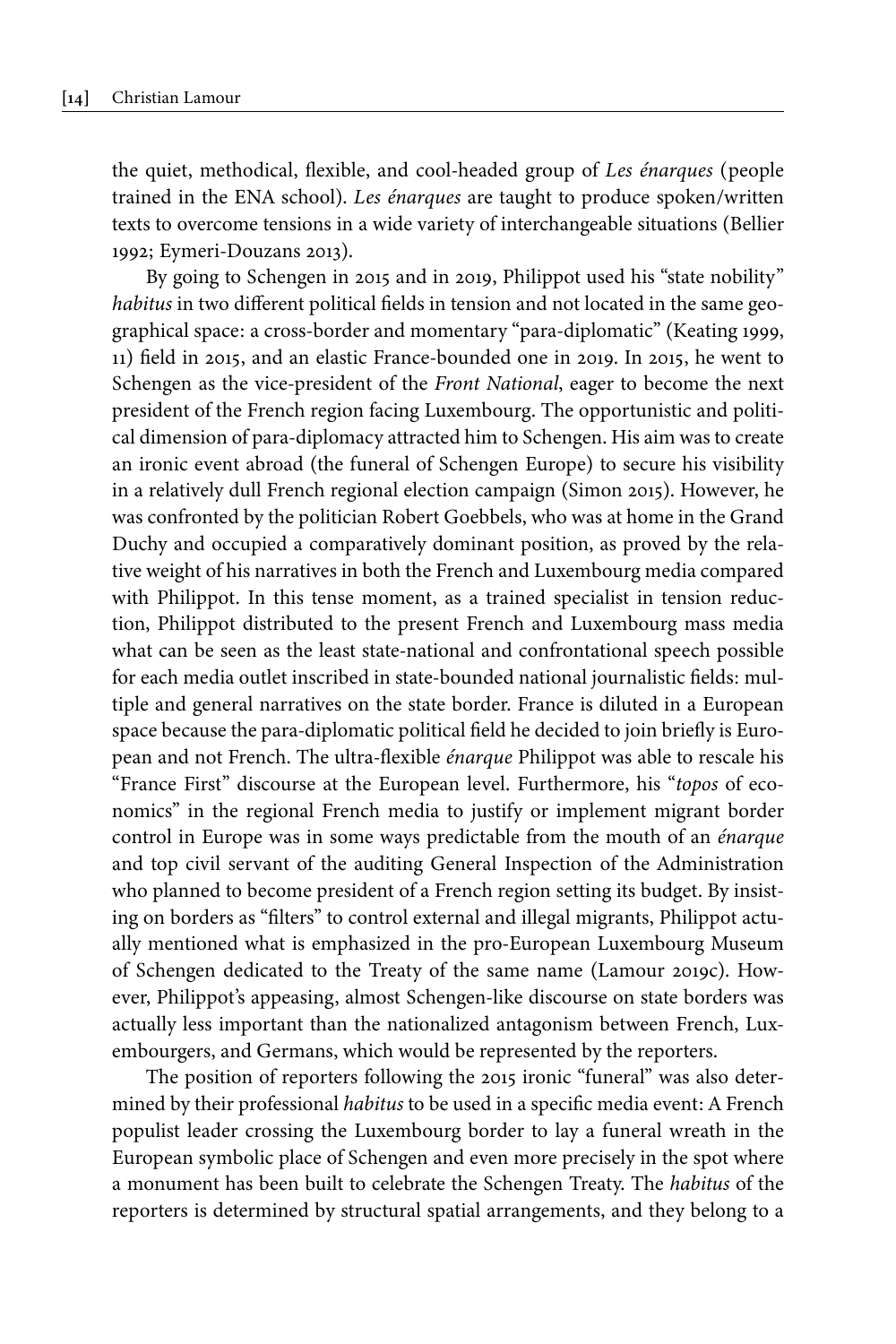state-bordered journalistic field. Their socialization is spatially contained through professional training, a press card, and employers associated with a given nation state, producing specific visions and ethics that motivate and legitimize their daily occupational routines – especially when addressing political issues. Furthermore, the "templates" they use must address a situation relevant for a public imagined as embedded within a territorialized and nationalized community [\(Krzyżanowski](#page-19-10) [2014](#page-19-10)). As a consequence, the mobilization of this *habitus* in Schengen facilitates a framing of the populist media event where the most important aspect is a statebordered and nationalized confrontation on the spot with on a one side France, French populist crowd and its flag and Marseillaise, Philippot, border control and on the other, Luxembourg political personnel, demonstrating Pro-European crowd, sometimes German extremists and border freedom. Many reporters in the Luxembourg mass media are French citizens trained in French journalism schools, but they have been absorbed within a Luxembourg profession where their peers give them the right to work in the Grand Duchy and to target readers, listeners, or viewers based in Luxembourg. In parallel, there was a key external force justifying their unwitting and collective promotion of the media event around Philippot, a force mentioned by [Bourdieu \(2005\)](#page-18-7) when looking at the journalistic field becoming more and more heteronomous: the growing strength of capitalist market values determining the journalistic norms. It is best described as the "infotainment" context affecting the news distributed to citizens-news consumers. A good argument at the border between the supporters of Philippot and their opponents can only but attract the mass media, and determine the chosen angle of the event in this infotainment environment, rather than a discussion on the mitigated discourse of Philippot and the complexity of the migrant crisis. Another external force with a spatial dimension could determine the attitude of reporters during this event: the geographical location of the targeted public and its routinized mobility across state borders. The French regional newspaper, *Le Républicain Lorrain*, offered a nuance compared with the other French (and Luxembourg) mass media by integrating the cross-border context experienced by a large proportion of its public. The reporter from this newspaper was the only one quoting the local *Front National* mayor of Hayange, Fabien Engelmann. Engelmann was present in Schengen, by the side of Philippot, and stated: "There is no question of putting up barbed wire, and cross-border workers [employed in Luxembourg] have understood that. The villages along the border [of Luxembourg] voted overwhelmingly FN in the last elections" [\(Simon 2015,](#page-21-10) 1). This quotation was only added by this reporter because the area of circulation for his article was centered on the northern part of Lorraine, which is included in the crossborder metropolitan region powered by Luxembourg [\(Lamour 2021a](#page-20-1)). It was considered the exclusive interest of the readership of this daily, who partly commute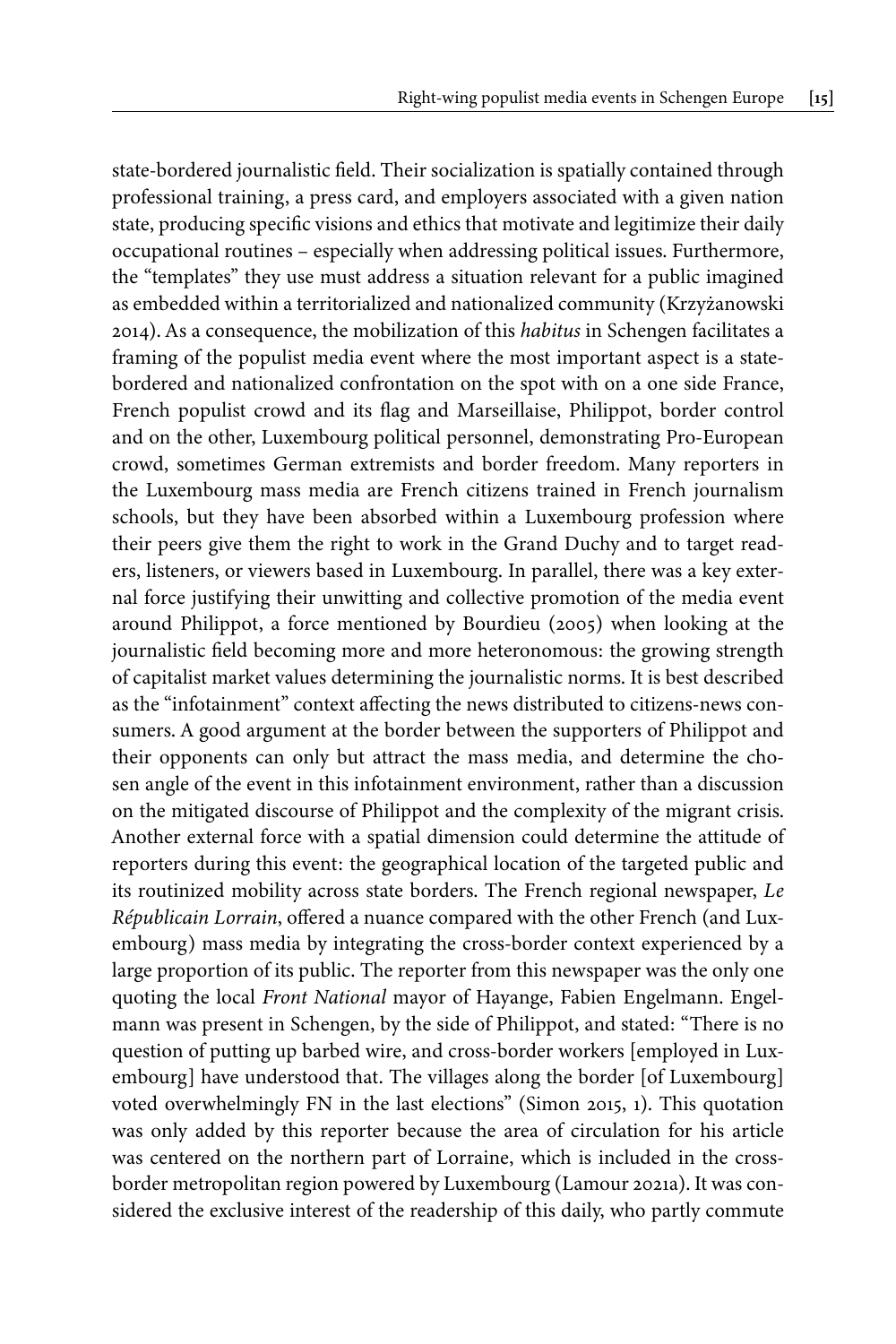across the state border and potentially vote for FN candidates.<sup>11</sup> This functional and cross-border spatial arrangement determines the singularity of this regional French newspaper's representation of the border.

In 2019, Philippot was not part of a European para-diplomatic political field in tension that would be represented by professional reporters embedded in different state-bounded journalistic fields. His two 2019 videos in Schengen replicated the "down in the street" direct communication exploited by populist leaders such as Matteo Salvini ([Kalia et](#page-19-5) al. 2018), but with the discursive environment in conformity with the state nobility *habitus* of Philippot: a stable and quiet milieu in which he can calmly expose his ideas without the "low" discursive style often linked to populism [\(Ostiguy 2017](#page-20-6)). In 2019, Philippot was in an exclusive French political field, but one beyond the France-Luxembourg state border. The political opportunity was a commemorative date (9 May; the day of Europe) just before the European elections expected to be won by anti-European political forces everywhere in the EU and in relation to a French public sphere in turmoil following the *Gilets Jaunes* uprising. By leaving the *Front National* following the 2017 French presidential election, Philippot increased his anti-European independence by promoting "Frexit." However, he also lost the advantage of belonging to the dominant radical right populist party, able to attract a massive French electorate. <sup>12</sup> He belongs to the sovereigntist political groups that decided to directly attract a proportion of the *Gilets Jaunes* ([Kipfer 2019](#page-19-12); [Royall 2019\)](#page-20-8). Consequently, Philippot's 2019 discourse on borders denotes an adaptation to the politicallyindefinite and social-oriented political newcomers: the "yellow vests". It shows more precisely the presence of a deal with one of the figures of the *Gilets Jaunes* movement invited onto major French TV and radio stations over many months: Jean-François Barnaba. This representative is a moderate, eloquent, intellectual by profession (an orchestra director) who decided to strike a deal with Philippot, the man shaping the social protectionist program of the *Front National*. However, Barnaba's momentary presence in the French political field – without any elected mandate or party legitimacy – is based on the fight against social deprivation. The *Front National* stigmatization of migrants is not what the moderate *Gilets Jaunes* like Barnaba fought for. Consequently, the flexible Philippot needed to adapt his border discourse, and primarily promoted state bordering to prevent the death of

**<sup>11.</sup>** Northern Lorraine is the French area where most of the 93,000 cross-border workers residing in France and employed in Luxembourg are located [\(Statec 2018\)](#page-21-11).

**<sup>12.</sup>** Philippot gained 36% of the vote in the French Greater Eastern region during the second turn of the 2015 regional election and under the list of the *Front National*. Four years later, the *Patriotes* party was only voted for by 0.97% of voters during the 2019 European election in the same French regional area [\(Ministère de l'Intérieur, 2019](#page-20-14)).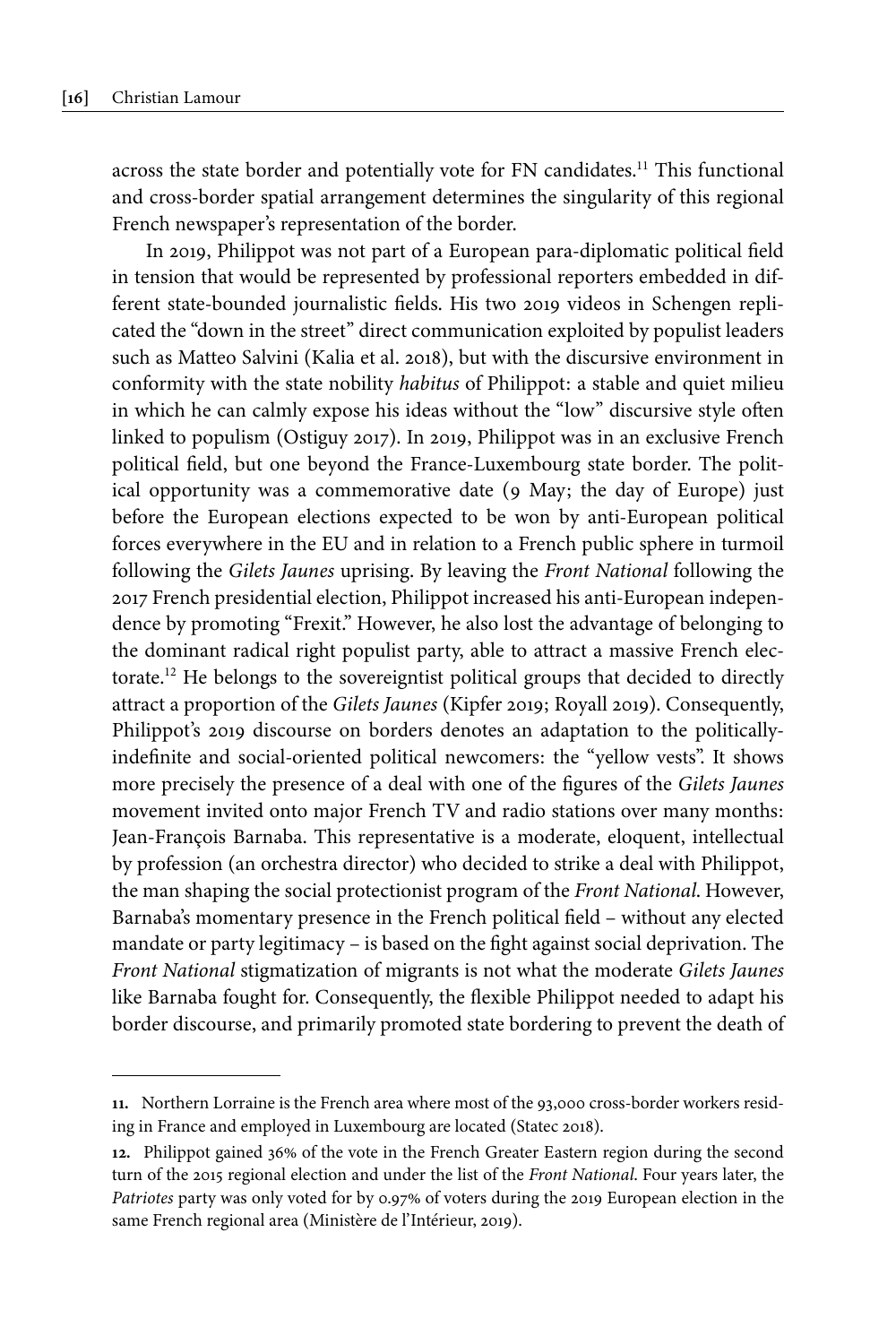migrants in his 2019 YouTube video, which was ended by an ill-at-ease Barnaba insisting that a border could be an open door. <sup>13</sup> The entry of the *Gilets Jaunes* into French politics has constituted only a "partial revolution" ([Bourdieu 1995](#page-18-5), 74) of the French political field in which the stabilized Philippot is embedded. It was a partial revolution because the *Gilets Jaunes* have not been able to maintain a longterm presence in the mass-media covered French political field that is still trusted by representatives of political parties and journalistic commentators.

#### **5. Concluding discussion: From the leopard to the chameleon… under the spotlights of somewhere**

The surge of populism in Europe is strongly related to the changing socio-political parameters of the past decades, and especially the recent, tense economic and migrant issues. These offer opportunities for populist parties to develop a discourse of fear and crisis in the media [\(Lamour 2020](#page-20-4), [2021b](#page-20-2), [2021c](#page-20-9), [2021d](#page-20-10); [Moffitt](#page-20-15) [2015](#page-20-15); [Wodak & Krzyżanowski 2017\)](#page-21-3). RWP parties are perceived as favoring borders imagined as barriers protecting the people from whom their political legitimacy originates. However, as noted in this article, populist leaders do not necessarily emphasize this approach to borders at media events. As suggested by [Stavrakakis \(2017\),](#page-21-12) populist narratives place the elite and especially academics – but also journalists – in a dilemma concerning how to approach populism beyond its pejorative definition. The current research, based on the analysis of two populist media events that took place in Schengen, has consisted of deconstructing four dimensions of populism in the media involving border discourse.

First, it turns out that the antagonistic dimension of populist spoken and written texts circulated among Europeans during media events, can be based primarily on relatively moderate narratives; almost pro-European ones, as proved by those produced by Philippot. However, these moderate narratives must be seen only as the "eye of a populist cyclone," characterized by the parallel presence of other spoken and written texts, as well as body language, music, artefacts, and public agitation involving both populist forces and their opponents. These form an ensemble of confrontational elements organized around the populist agenda.

Second, social media has been seen as a platform through which populist leaders can circulate their messages to address and mobilize their electorate without filtering by the mass media [\(Moffitt 2016\)](#page-20-16). Nevertheless, one should not overemphasize the power of social media over the mass media, as the former pre-

**<sup>13.</sup>** [www.youtube.com/watch?v=P5G5MtzhcwY&feature=youtu.be](http://www.youtube.com/watch?v=P5G5MtzhcwY&feature=youtu.be) (Discourse start: 1:51 min.).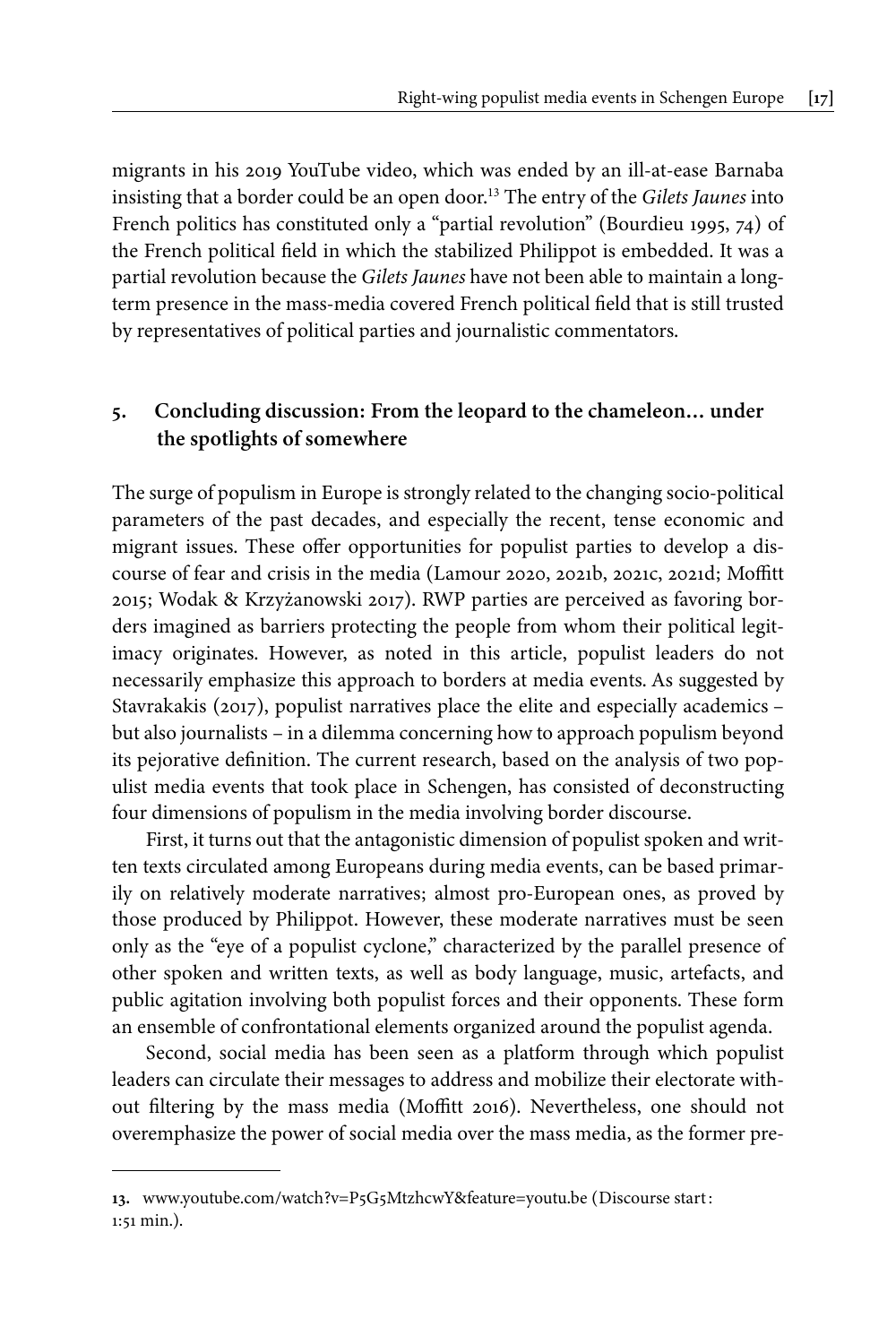vents the presence of contradicting narratives, which can be relatively important for populist leaders in the process of representing victimization by the establishment. The 2015 mass media covered event of Philippot set against Luxembourgers and a pro-European crowd offered a richer antagonistic discourse than the social media one in 2019. The total mastering of communications on the part of populist agents on social media prevents them from benefitting from the expected dissonant voice of the scapegoated elites and others apparent in live events in the mass media.

Third, a leopard cannot change its spots, or more precisely, its *habitus*. Populist agents and the reporters following them, are the product of a socialization process associated with their respective political and journalistic fields, which are not structured around populist antagonism, but on broader templates to address an issue in a given context. The level of flexibility of the populist discourse depends on the *habitus* of populist speakers, and consequently their greater or lesser ability and willingness to avoid a verbal (and potentially physical) clash. From among his political templates and genres [\(Krzyżanowski 2014](#page-19-10); [Wodak](#page-21-2) [2001\)](#page-21-2), the elite-trained Philippot picks those that best suit both discursive contexts. These are, "self-presentation" as a moderate in 2015 to maintain his elite face when confronted by a Luxembourg politician, pro-European crowd, and media; and elite-style "political advertising" in 2019, when speaking for the French Yellow Vests in the presence of Barnaba, the moderate *gilet jaune*. The populist leopard has the best chance to become a chameleon as long as his skills and attitudes enable him to disappear behind the fire and fury of the RWP media event spectacle. What RWP representatives from the state nobility say in one media event is actually less important; almost inaudible within the broader discourse associated with RWP that is already integrated by all its listeners and circulated by shouts, music, and placards. Everybody knows what the *Front National* and *Les Patriotes* stand for: "*les Français d'abord*".

Fourth, space is often ignored when academics investigate populism. The two analyzed media events organized in Schengen show the material/ideational space is both a structural and a situational element behind the production of populist discourse. Politicians and reporters have been socialized within contained nationstate territories that they cannot escape. Nevertheless, the existence of media events combining politicians and reporters from different state-contained territories can open up new spatial arrangements across state borders. These include the emergence of a more integrated European space, where a French populist leader can claim there are European borders for filtering migrants, as foreseen by the EU Schengen Treaty and as implemented by EU governments controlled by mainstream parties. Populist discourse released in a foreign territory can favor the circulation of a "meta-populism" ([de Cleen 2017](#page-19-4); [Lamour 2020](#page-20-4), [2021b](#page-20-2)), in which the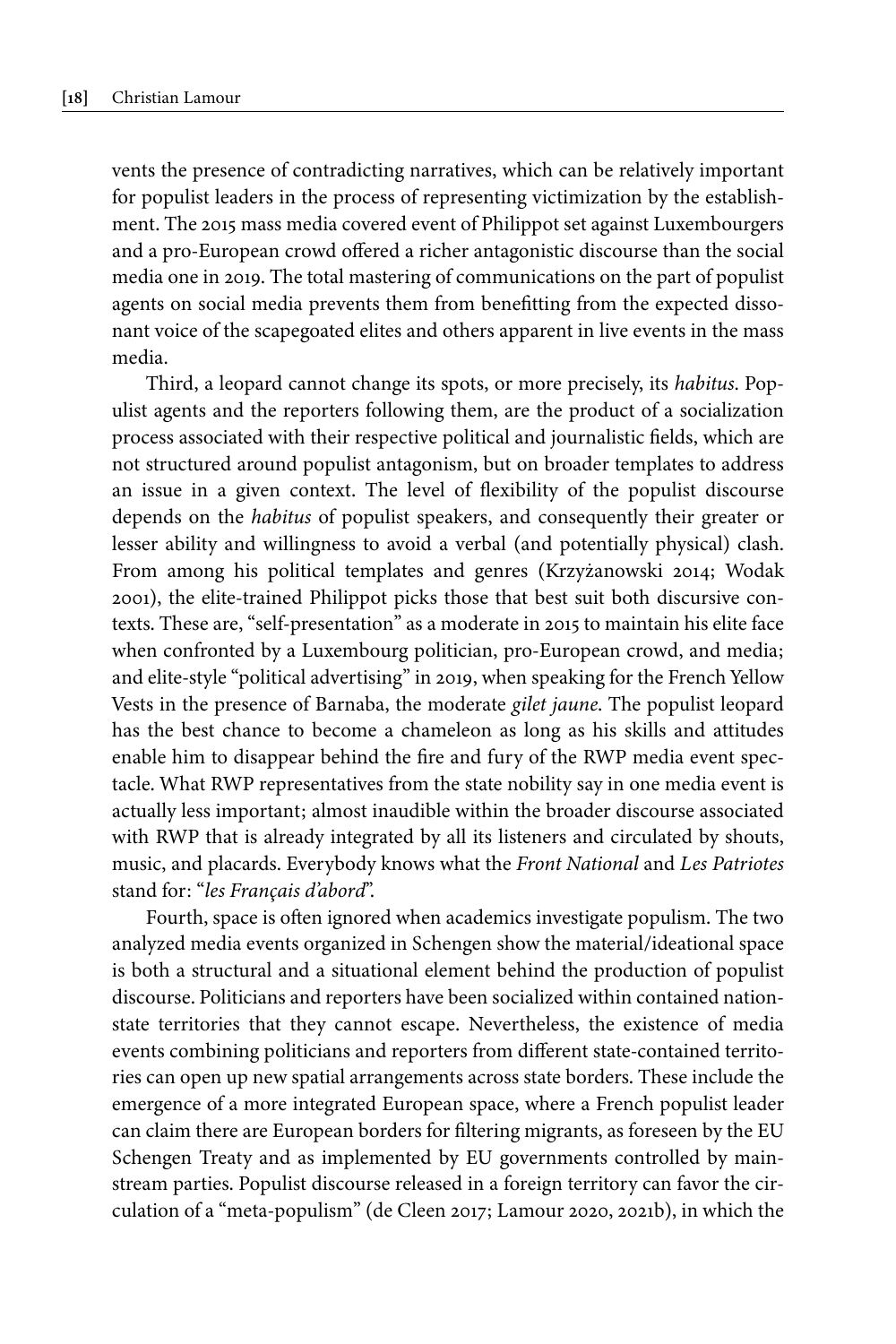"us" can include many different state-contained peoples and their governments, while the "they" can regroup an indefinite community, active across borders and helping migrants. Media events in places symbolic of EU integration, such as Schengen, are not planned just anywhere, but in key locations enabling an RWP "somewhere" to be circulated, regrouping the archipelago of the European peoples.

#### **Funding**

<span id="page-18-12"></span>This study was supported by the Luxembourg National Research Fund [\(INTER/SNF/18/](#page-18-12) [12618900/CROSS-POP](#page-18-12)).

#### **References**

- <span id="page-18-11"></span>Bellier, Irène. 1992. "Regard d'une ethnologue sur les énarques » [An ethnologist's view of the enarchs]. *L'Homme*, 32 (121): 103–127. [https://doi.org/10.3406/hom.1992.369474](https://doi.org/10.3406%2Fhom.1992.369474)
- <span id="page-18-8"></span>Biancalana, Cecilia, and Oscar Mazzoleni. 2020. "Unifying and multiplying the people: The strategy of ambiguity in national-populist discourse within a cross-border area." *Nationalism and Ethnic Politics*, 26 (3): 279–298.
	- [https://doi.org/10.1080/13537113.2020.1788236](https://doi.org/10.1080%2F13537113.2020.1788236)
- <span id="page-18-2"></span>Billig, Michael. 1995. *Banal nationalism*. London: Sage.
- <span id="page-18-6"></span>Bourdieu, Pierre. 1984. *Distinction: A social critique of the judgment of taste*. London: Routledge.
- <span id="page-18-5"></span>Bourdieu, Pierre. 1995. *Sociology in question*. London: Sage.
- <span id="page-18-10"></span>Bourdieu, Pierre. 1996. *State nobility. Elite schools and the field of power*. Cambridge: Polity Press.
- <span id="page-18-7"></span>Bourdieu, Pierre. 2005. "Theoretical orientations. The political field, the social science field and the journalistic field". In *Bourdieu and the journalistic field*, ed. By Rodney Benson, and Erik Neveu, 29–47. Cambridge: Polity Press.
- <span id="page-18-1"></span>Canovan, Margaret. 2004. "Populism for political theorists?" *Journal of Political Ideologies*, 9 (3): 241–252. [https://doi.org/10.1080/1356931042000263500](https://doi.org/10.1080%2F1356931042000263500)
- <span id="page-18-9"></span>Chrisafis, Angelique. 2017. "The man who could make Marine Le Pen president of France." *The Guardian*. Retrieved from [www.theguardian.com/world/2017/jan/31/florian-philippot](http://www.theguardian.com/world/2017/jan/31/florian-philippot-could-make-marine-le-pen-president-france)[could-make-marine-le-pen-president-france](http://www.theguardian.com/world/2017/jan/31/florian-philippot-could-make-marine-le-pen-president-france)
- <span id="page-18-4"></span>Couldry, Nick, and Andreas Hepp. 2017. *The mediated construction of reality*. Cambridge: Polity Press.
- <span id="page-18-3"></span>Couldry, Nick, and Anna McCarthy. 2004. "Introduction. Orientations: Mapping MediaSpace." In *MEDIASPACE. Place, scale and culture in a media age*, ed. by Nick Couldry, and Anna McCarthy, 1–18. London: Routledge.
- <span id="page-18-0"></span>Dayan, Daniel. 2008. "Beyond media events: Disenchantment, derailment, disruption." In *Owning the Olympics: Narratives of the new China*, ed. by Monroe E. Price, and Daniel Dayan, 391–401. Ann Arbor, MI: University of Michigan Press.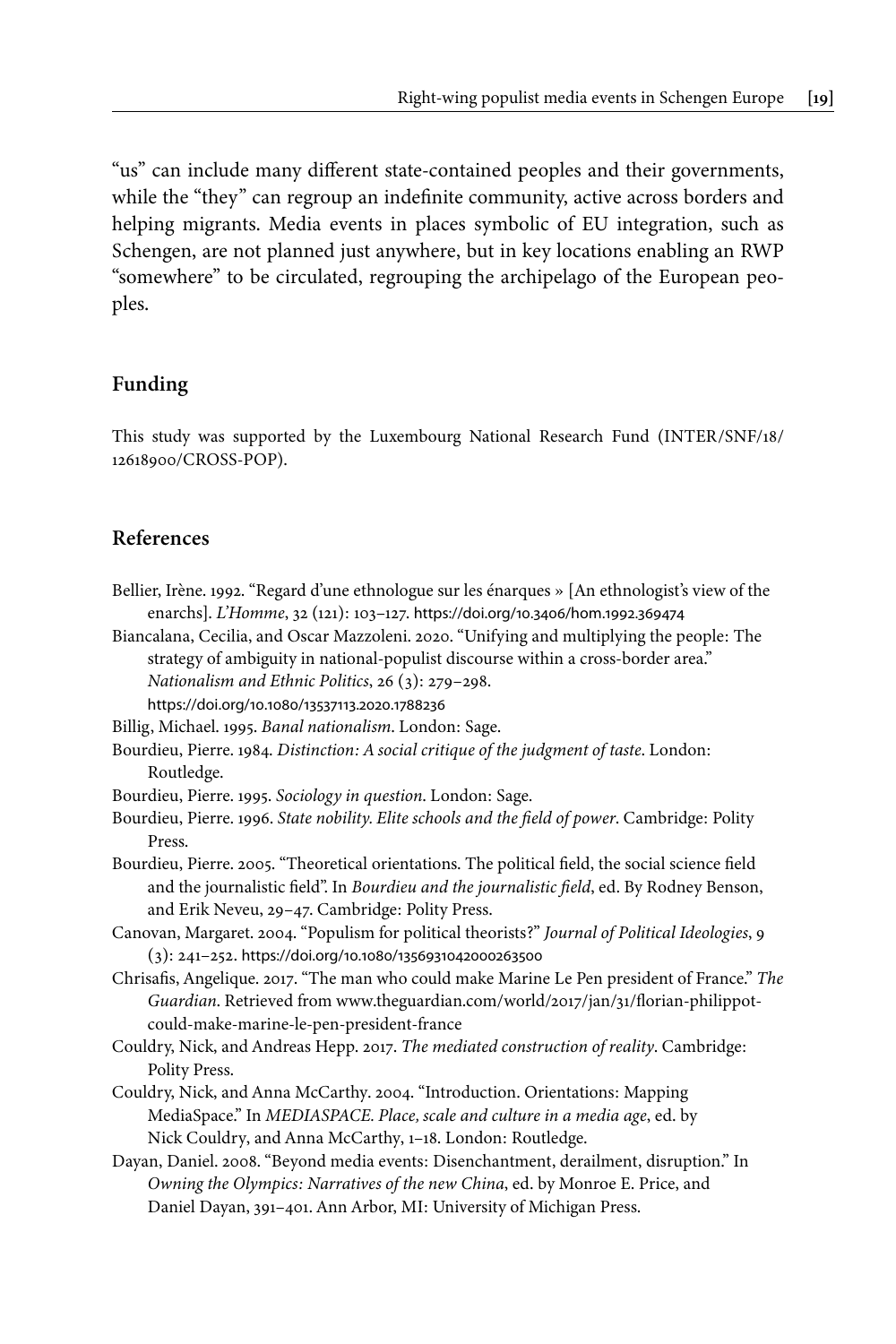- <span id="page-19-0"></span>Dayan, Daniel, and Elihu Katz. 1992. *Media events. The live broadcasting of history*. Cambridge, MA: Harvard University Press.
- <span id="page-19-14"></span>de Cillia, Rudolf, Martin Reisigl, and Ruth Wodak. 2013. "The discursive construction of national identities." In *Critical discourse analysis. Volume III*, ed. by Ruth Wodak, 119–144. London: Sage.
- <span id="page-19-4"></span>de Cleen, Benjamin. 2017. "Populism and nationalism." In *The Oxford handbook of populism*, edited by Cristobal R. Kaltwasser, Paul Taggart, Pedro Ochoa Espejo, and Pierre Ostiguy, 342–362. Oxford: OUP.
- <span id="page-19-6"></span>Esser, Frank, Agnieszka Stępińska, and David Hopmann. 2017. "Populism and the media: Cross-national findings and perspectives." In *Populist political communication in Europe*, ed. by Toril Aalberg, Frank Esser, Carsten Reinmann, Jesper Strömbäck, and Claes de Vreese, 365–380. London: Routledge.
- <span id="page-19-16"></span>Eymeri-Douzans, Jean-Michel. 2013. "Top civil servants at work: Between politics and policies." In *France and its public administrations. A state of the arts*, ed. by Jean-Michel Eymeri–Douzans, and Geert Bouckaert, 499–556. Bruxelles: Bruylant.
- <span id="page-19-13"></span>Goodhart, Richard. 2017. *The road to somewhere*. London: Penguin Books.
- <span id="page-19-2"></span>Hepp, Andreas, and Nick Couldry. 2010. "Introduction. Media events in globalized media cultures." In *Media events in a global age*, ed. by Nick Couldry, Andreas Hepp and Friedrich Krotz, 1–20. London: Routledge.
- <span id="page-19-5"></span>Kalia, Ammar, Caelainn Barr, and Angela Giuffrida. 2018. "Revealed: how Italy's populists used Facebook to win power." *The Guardian*. Retrieved from [www.theguardian.com](http://www.theguardian.com/world/2018/dec/17/revealed-how-italy-populists-used-facebook-win-election-matteo-salvini-luigi-di-maio) [/world/2018/dec/17/revealed-how-italy-populists-used-facebook-win-election-matteo](http://www.theguardian.com/world/2018/dec/17/revealed-how-italy-populists-used-facebook-win-election-matteo-salvini-luigi-di-maio)[salvini-luigi-di-maio](http://www.theguardian.com/world/2018/dec/17/revealed-how-italy-populists-used-facebook-win-election-matteo-salvini-luigi-di-maio)
- <span id="page-19-1"></span>Katz, Elihu, and Tamar Liebes. 2007. "'No more peace!': How disaster, terror and war have upstaged media events." *International Journal of Communication*, 1: 156–166.
- <span id="page-19-11"></span>Keating, Michael. 1999. "Regions and international affairs: Motives, opportunities and strategies." In *Paradiplomacy in action. The foreign relations of subnational governments*, ed. by Franscico Aldecoa, and Michael Keating, 1–16. London: Frank Cass.
- <span id="page-19-12"></span>Kipfer, Stefan. 2019. "What colour is your vest? Reflections on the yellow vest movement in France." *Studies in Political Economy. A Socialist Review*, 100: 209–231. [https://doi.org/10.1080/07078552.2019.1682780](https://doi.org/10.1080%2F07078552.2019.1682780)
- <span id="page-19-9"></span>Krzyżanowski, Michał. 2010. *The discursive construction of European identities: A multi-level approach to discourse and identity in the transforming European Union*. Bern: Peter Lang.
- <span id="page-19-10"></span>Krzyżanowski, Michał. 2014. "Values, imaginaries and templates of journalistic practice: a Critical Discourse Analysis." *Social Semiotics*, 24 (3): 345–365. [https://doi.org/10.1080/10350330.2014.930607](https://doi.org/10.1080%2F10350330.2014.930607)
- <span id="page-19-15"></span>Piatkowski, Pascal. 2015. "Un accueil musclé pour les militants du Front national [A tough welcome for the militants of the National Front]." *L'essentiel* (September, 21).
- <span id="page-19-8"></span>Lahire, Bernard. 2011. *The plural actor*. Cambridge: Polity Press.
- <span id="page-19-3"></span>Lamour, Christian. 2019a. "Mass media and border securitization in Europe: Investigating the metropolitan 'Mediapolis' in an era of right-wing populism." *Journal of Urban Affairs*, 41 (4):535–550. [https://doi.org/10.1080/07352166.2018.1448227](https://doi.org/10.1080%2F07352166.2018.1448227)
- <span id="page-19-7"></span>Lamour, Christian. 2019b. "The legitimate peripheral position of a central medium. Revealing the margins of popular journalism." *Journalism Studies*, 20 (8): 1167–1183. [https://doi.org/10.1080/1461670X.2018.1496026](https://doi.org/10.1080%2F1461670X.2018.1496026)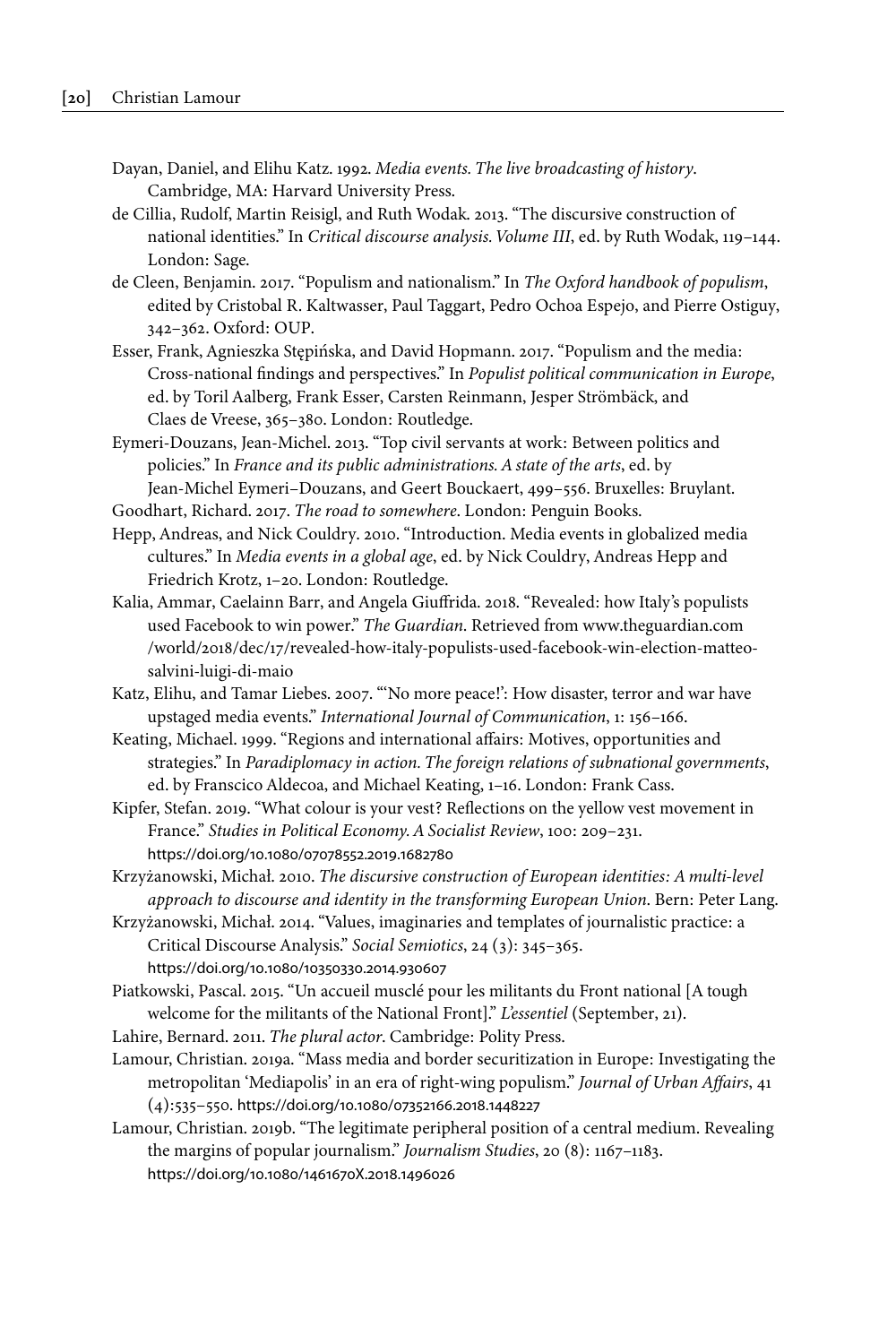- <span id="page-20-13"></span>Lamour, Christian. 2019c. "Schengen Europe in state-national museums: Immobile Europeans, immobilized "others" and the meaning of borders." *Journal of Borderlands Studies*, 34 (3): 343–359. [https://doi.org/10.1080/08865655.2017.1340849](https://doi.org/10.1080%2F08865655.2017.1340849)
- <span id="page-20-4"></span>Lamour, Christian. 2020. "The league of leagues: Meta-populism and the 'chain of equivalence' in a cross-border Alpine region." *Political Geography*, 81:102207. [https://doi.org/10.1016/j.polgeo.2020.102207](https://doi.org/10.1016%2Fj.polgeo.2020.102207)
- <span id="page-20-1"></span>Lamour, Christian. 2021a. "Researching MediaSpace in a European cross-border region: The meaning of places and the function of borders." *Communications. The European Journal of Communication Research*, 46 (2): 253–274.
- <span id="page-20-2"></span>Lamour, Christian. 2021b. "A radical-right populist definition of cross-national regionalism in Europe: Shaping power geometries at the regional scale beyond state borders." *International Journal of Urban and Regional Research*.

[https://doi.org/10.1111/2F1468](https://doi.org/10.1111%2F2F1468-2427.13052)‑2427.13052

- <span id="page-20-9"></span>Lamour, Christian. 2021c. "Interviewing a right-wing populist leader during the 2019 EU elections: Conflictual situations and equivocation beyond borders." *Discourse & Communication*, 15 (1): 59–73. [https://doi.org/10.1177/1750481320963273](https://doi.org/10.1177%2F1750481320963273)
- <span id="page-20-10"></span>Lamour, Christian. 2021d. "Orbán Urbi et Orbi: Christianity as a nodal point of radical-right populism." *Politics and Religion*. [https://doi.org/10.1017/S1755048321000134](https://doi.org/10.1017%2FS1755048321000134)
- <span id="page-20-3"></span>Lamour, Christian, and Renáta Varga. 2020. "The border as a resource in right-wing populist discourse: Viktor Orbán and the diasporas in a multi-scalar Europe." *Journal of Borderlands Studies*, 35 (3):335–350. [https://doi.org/10.1080/08865655.2017.1402200](https://doi.org/10.1080%2F08865655.2017.1402200)
- <span id="page-20-7"></span>Lianos, Michalis. 2019. "Yellow vests and European democracy." *European Societies*, 21 (1): 1–3. [https://doi.org/10.1080/14616696.2019.1570055](https://doi.org/10.1080%2F14616696.2019.1570055)
- <span id="page-20-12"></span>Leggett, Theo. 2015. "Will EU border controls really threaten the euro?" *BBC*. Retrieved from [www.bbc.com/news/business-34977337](http://www.bbc.com/news/business-34977337)
- <span id="page-20-5"></span>Mazzoleni, Gianpaolo. 2008. "Populism and the media." In *Twenty-first century populism: The spectre of Western European democracy*, ed. Daniele Albertazzi, and Duncan, Mcdonnell, 49–64. Basingstoke: Palgrave Macmillan. [https://doi.org/10.1057/9780230592100\\_4](https://doi.org/10.1057%2F9780230592100_4)
- <span id="page-20-14"></span>Ministère de l'Intérieur. 2019. Résultats des élections européennes 2019 [Results of the 2019 European elections]. Retrieved from [www.interieur.gouv.fr/Elections/Les-resultats](http://www.interieur.gouv.fr/Elections/Les-resultats/Europeennes/elecresult__europeennes-2019/(path)/europeennes-2019/044/044.html) [/Europeennes/elecresult\\_\\_europeennes-2019/\(path\)/europeennes-2019/044/044.html](http://www.interieur.gouv.fr/Elections/Les-resultats/Europeennes/elecresult__europeennes-2019/(path)/europeennes-2019/044/044.html)
- <span id="page-20-15"></span>Moffitt, Benjamin. 2015. How to perform crisis: A model for understanding the key role of crisis in contemporary populism. *Government and Opposition*, 50 (2): 189–217. [https://doi.org/10.1017/gov.2014.13](https://doi.org/10.1017%2Fgov.2014.13)
- <span id="page-20-16"></span>Moffitt, Benjamin. 2016. *The global rise of populism: Performance, political style, and representation*. Palo Alto, CA: Stanford University Press.
- <span id="page-20-0"></span>Mudde, Cas. 2004. "The populist Zeitgeist." *Government and Opposition*, 39 (4): 541–563. [https://doi.org/10.1111/j.1477](https://doi.org/10.1111%2Fj.1477-7053.2004.00135.x)‑7053.2004.00135.x
- <span id="page-20-6"></span>Ostiguy, Pierre. 2017. Populism. A socio-cultural approach. In *The Oxford handbook of populism*, ed. by Cristobal R. Kaltwasser, Paul Taggart, Pedro Ochoa Espejo, and Pierre Ostiguy, 73–97. Oxford: OUP.
- <span id="page-20-11"></span>Richardson, John E., and Ruth Wodak. 2013. "The impact of visual racism: Visual arguments in political leaflets of Austrian and British far-right parties." In *Critical discourse analysis. Volume IV. Applications, interdisciplinary perspectives and new trends*, ed. by Ruth Wodak, 245–274. London: Sage.
- <span id="page-20-8"></span>Royall, Frédéric. 2019. "The Gilets Jaunes protests: Mobilisation without third party support." *Modern & Contemporary France*. [https://doi.org/10.1080/09639489.2019.1676217](https://doi.org/10.1080%2F09639489.2019.1676217)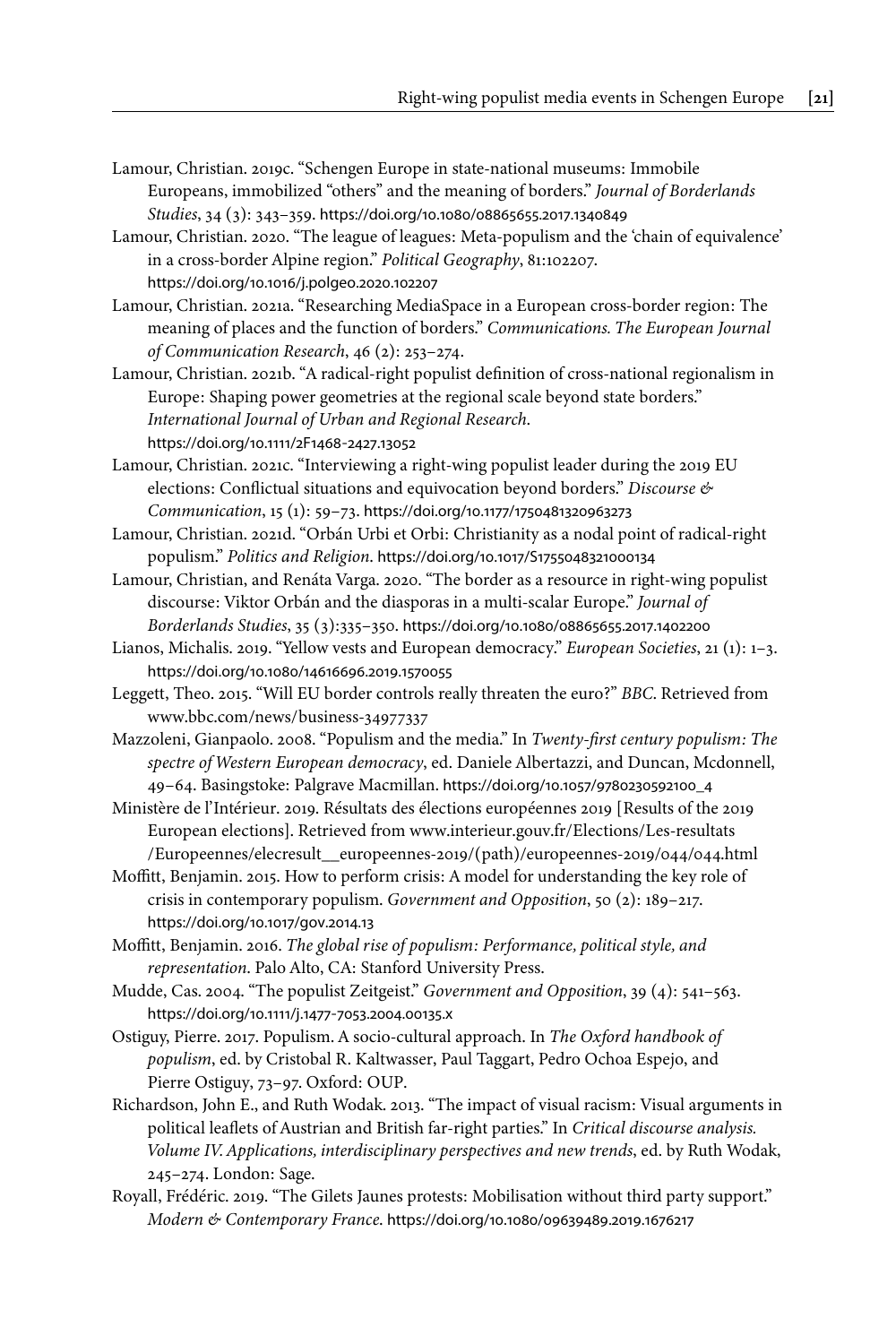- <span id="page-21-0"></span>Rydgren, Jens. 2017. "Radical right-wing parties in Europe. What's populism got to do with it?" *Journal of Language and Politics*. [https://doi.org/10.1075/jlp.17024.ryd](https://doi.org/10.1075%2Fjlp.17024.ryd)
- <span id="page-21-10"></span>Simon, Olivier. 2015. "Philippot à Schengen: Goebbels l'attendait" [Philippot in Schengen: Goebbels was waiting for him]. *Le Républicain Lorrain*. Retrieved from [www.republicain](http://www.republicain-lorrain.fr/edition-de-thionville-hayange/2015/09/19/philippot-a-schengen-goebbels-l-attendait)[lorrain.fr/edition-de-thionville-hayange/2015/09/19/philippot-a-schengen-goebbels-l](http://www.republicain-lorrain.fr/edition-de-thionville-hayange/2015/09/19/philippot-a-schengen-goebbels-l-attendait)[attendait](http://www.republicain-lorrain.fr/edition-de-thionville-hayange/2015/09/19/philippot-a-schengen-goebbels-l-attendait)

<span id="page-21-11"></span>Statec. 2018. *Le Luxembourg en Chiffres* [Luxembourg in Figures]. Statec: Luxembourg.

- <span id="page-21-12"></span>Stavrakakis, Yannis. 2017. "Discourse theory in populism research." *Journal of Language and Politics*, 16 (4): 523–534. [https://doi.org/10.1075/jlp.17025.sta](https://doi.org/10.1075%2Fjlp.17025.sta)
- <span id="page-21-6"></span>Taggart, Paul. 2000. *Populism*. Buckingham: Open University Press.
- <span id="page-21-7"></span>van Dijk, Teun. 1998. "Opinions and ideologies in the press." In *Approaches to media discourse*, ed. by Allan Bell, and Peter Garrett, 21–63. Oxford: Blackwell.
- <span id="page-21-8"></span>van Dijk, Teun. 2013. "Ideology and discourse." In *The Oxford handbook of political ideologies*, ed. by Michael Freeden, and Mark Stears, 175–196. Oxford: OUP.
- <span id="page-21-1"></span>van Spanje, Joost. 2011. "Keeping the rascals in: Anti-political-establishment parties and their cost of governing in established democracies." *European Journal of Political Research*, 50 (5): 609–635. [https://doi.org/10.1111/j.1475](https://doi.org/10.1111%2Fj.1475-6765.2010.01984.x)‑6765.2010.01984.x
- <span id="page-21-2"></span>Wodak, Ruth. 2001. "The discourse-historical approach." In *Methods of critical discourse analysis*, ed. by Ruth Wodak, and Michael Meyer, 63–95. London: Sage.
- <span id="page-21-4"></span>Wodak, Ruth. 2011. "'Us' and 'them': Inclusion and exclusion – discrimination via discourse." In *Identity, belonging and migration*, ed. by Gerard Delanty, Ruth Wodak, and Paul Jones, 54–77. Liverpool: University of Liverpool Press. [https://doi.org/10.5949/UPO9781846314537.004](https://doi.org/10.5949%2FUPO9781846314537.004)
- <span id="page-21-9"></span>Wodak, Ruth. 2015. *The politics of fear. What right-wing populist discourses mean*. London: Sage. [https://doi.org/10.4135/9781446270073](https://doi.org/10.4135%2F9781446270073)
- <span id="page-21-5"></span>Wodak, Ruth. 2018. "Strangers in Europe. A discourse-historical approach to the legitimation of immigration control 2015/16." In *Advancing multimodal and critical discourse studies*, ed. by Sumin Zhao, Emilia Djonov, Anders Björkvall, and Morten Boeriis, 31–49. New York: Routledge.
- <span id="page-21-3"></span>Wodak, Ruth, and Michał Krzyżanowski. 2017. "Right-wing populism in Europe & USA." *Journal of Language and Politics*, 16 (4): 471–484. [https://doi.org/10.1075/jlp.17042.krz](https://doi.org/10.1075%2Fjlp.17042.krz)

#### *Address for correspondence*

Christian Lamour Luxembourg Institute of Socio-Economic Research (LISER) 11, Porte des Sciences L-4366 Esch-sur-Alzette Luxembourg [christian.lamour@liser.lu](mailto:christian.lamour@liser.lu)